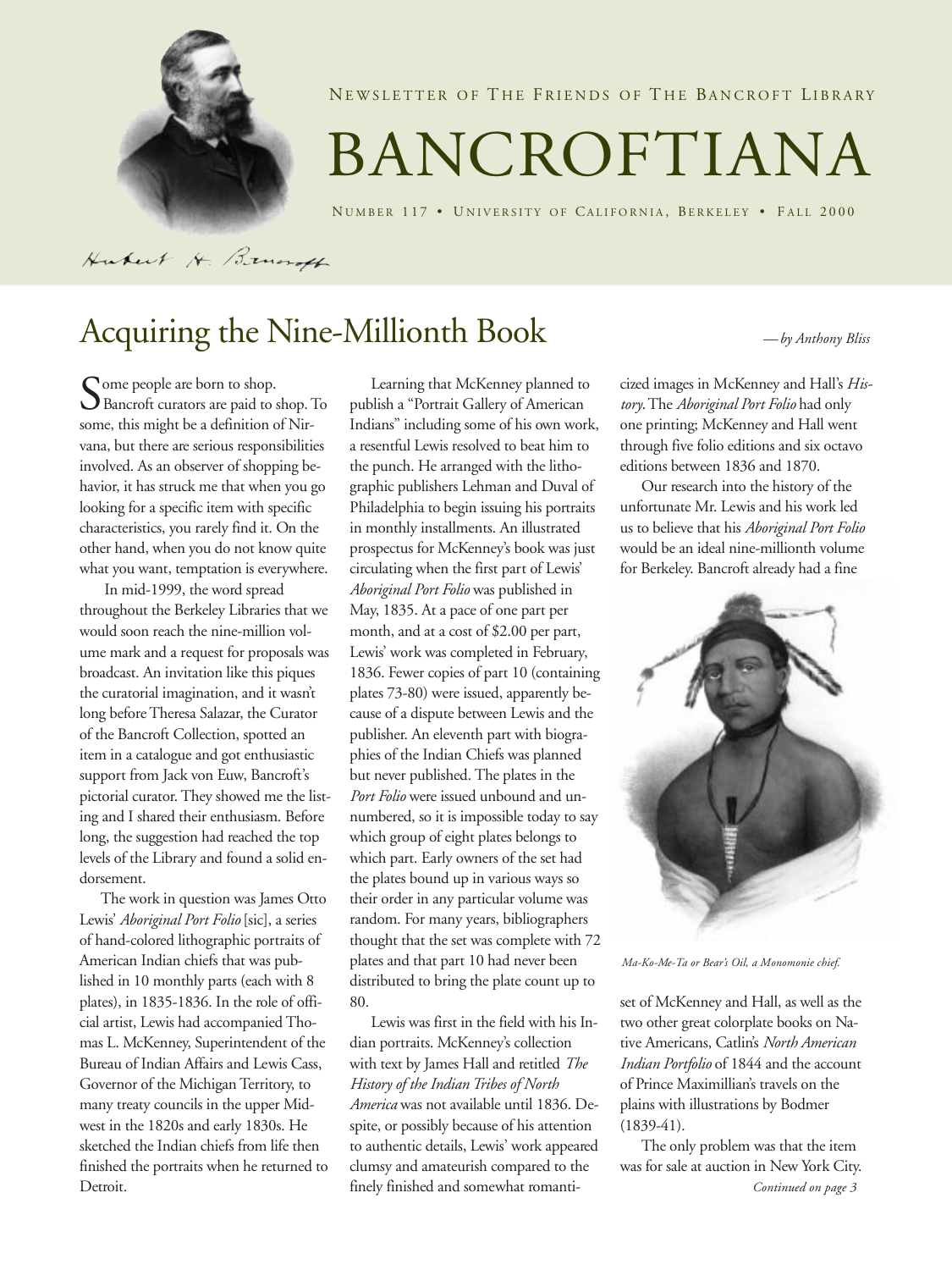

# *From the Director* Bancroft 1900, Bancroft 2000

For an upcoming issue of the *Chronicle*<br>of the University of California the<br>editors asked me to contrast The Bancroft  *of the University of California* the editors asked me to contrast The Bancroft Library of 1900 with The Bancroft Library today.

The university bought The Bancroft Library, primarily at the instigation of professor of history Henry Morse Stephens, in the fall of 1905 for \$250,000, of which Hubert Howe Bancroft himself provided \$100,000 as a gift. Stephens argued that the history faculty needed primary source materials not only to do their own research but also in order to train graduate students in historical methodology

Still in San Francisco during the earthquake and fire of April 18, 1906, the collection was the only one of San Francisco's major libraries to survive. Less than two weeks later President Benjamin Ide Wheeler ordered it moved to its still-unfinished new home.Although Stephens estimated that Bancroft would need an annual operations budget of \$10,000, the Regents initially provided just \$900. To raise the rest Stephens and Wheeler organized the Academy of Pacific Coast History, whose fifteen Council members, all leading figures in San Francisco society and business, including William B. Bourn, William H. Crocker, Phoebe Hearst, James K. Moffitt, and Sigmund Stern, pledged \$500 per year toward the library's support. Bancroft's own sons continued to keep a proprietary eye out as well, commissioning a portrait bust of their father from New York sculptor Johannes S. Gelert (1852-1923).

With the acquisition of The Bancroft Library the university took one of its first steps to becoming a major center of scholarly research. The 50,000 volumes of 1905 have grown to almost 500,000 printed books, 35,000 linear feet of manuscript and archival collections, some three million pictorial items, and 21,000 maps. The budget has increased from less than \$10,000 per year to \$5.34 million. The two staff members (Frederick J. Teggart and Porter Garnett) and three students who tackled the Herculean job of cataloging the library in 1906 have grown to eighty staff members and forty student assistants. The facilities housing Bancroft have expanded commensurately, from the attic of California Hall in 1906 to the Doe Library Annex in 1950, supplemented almost from the beginning with off-site storage, initially under the bleachers at Edwards Field on campus, today in the Northern Regional Library Facility in Richmond.

The scope of Bancroft's collections has increased, dramatically, with the addition of the University Archives (1963), the Regional Oral History Office (1965), the Library's Special Collections and the Mark Twain Papers and Project (1970), and the History of Science and Technology Program (1973). The addition of Special Collections fundamentally changed Bancroft from a library specializing in the history of the American West into one of the great primary source libraries in the country, with superb collections ranging from Greco-Roman antiquity—the Tebtunis Papyri—to medieval manuscripts, incunabula, rare books and fine printing, and modern literary manuscripts.

At the beginning, access to Bancroft was rigidly controlled. Even faculty members had to have a reader's ticket authorized by Stephens, and undergraduates were excluded. Today 40% of Bancroft's users are Berkeley graduate and undergraduate students.

The similarities between 1906 and 2000 are just as striking if not so obvious. Originally the Regents funded less than 10% of Bancroft's budget. The Regents' share of Bancroft's budget has expanded from just under 10% to about 32%; but

Bancroft still depends on private giving in the form of endowment income and gifts from the Friends of The Bancroft Library for almost half of its budget. The size of the staff is still inadequate for Bancroft's needs, particularly with regard to processing and making available the large backlog—in excess of 10,000 linear feet—of unarranged manuscript and archival collections. In 1906 the attic of California Hall, was utterly unsuited for storage of rare materials; today the Doe Library Annex space is still inadequate, even taking into account offsite storage, and, even worse, it is at serious risk in the event of a major earthquake.

Our technical service staff use the most up-to-date information technology, following exactly the same strategy as Bancroft and the early Berkeley librarians. In Bancroft's case it was the steam-powered printing press that made it possible to scatter thousands of copies of Bancroft's Works throughout California and the West. Today we have begun systematically to take advantage of state-of-the-art information technology to make our collections better known and more accessible. The first step was the retrospective conversion of the card file, the lineal descendant of the catalog prepared by Teggart and Garnett, into an online catalog. The second step was the conversion of the inventories for archival and manuscript collections into machinereadable form. The third step is the digitization of the collections themselves and their dissemination on the World Wide Web.

And one more similarity: the Bancrofts continue to keep a proprietary eye on the library. In 1999 the family of Paul Bancroft III, Hubert Howe Bancroft's great-grandson, donated Bancroft's original roll-top desk to the library; and it now stands proudly in the director's office, right next to the bookshelf containing Bancroft's Works.

Charles T. auchaber

*Charles B. Faulhaber James D. Hart Director The Bancroft Library*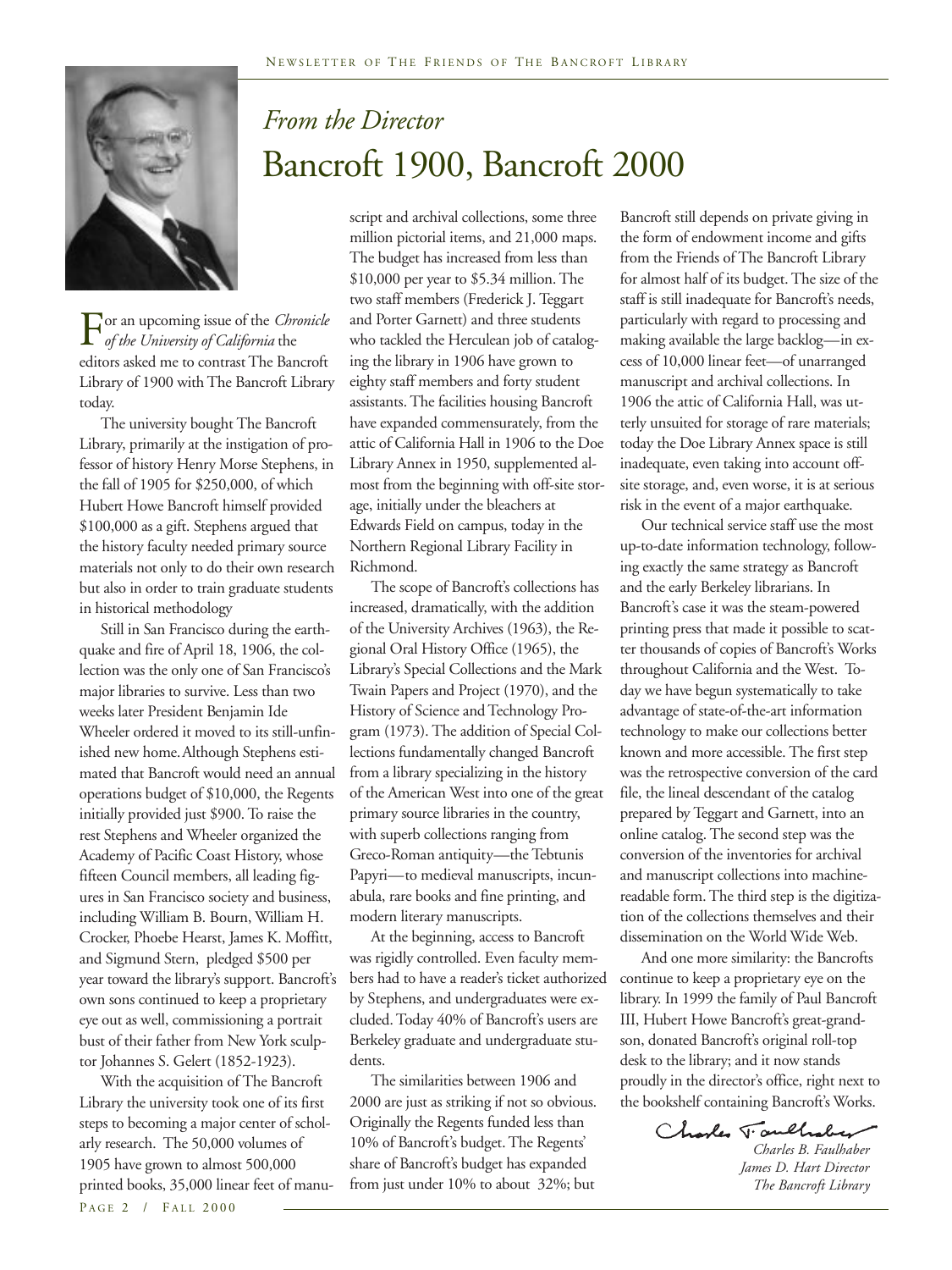### **NINE-MILLIONTH BOOK** *from page 1*

We couldn't see it and we didn't know how much it would sell for. On top of that, there were two variant copies of the same item being offered, one estimated at more than twice the price of the other. How to decide? I telephoned one of our favorite New York antiquarian book dealers and he agreed to represent UC Berkeley at the October 28 auction sale.

Buying books at a major international auction can be complicated. It is not a good idea to do ones own bidding: only the dealers fully understand the competition and the dynamics of the sale. The dealer's 10% commission is well earned through advice, counsel, shipping arrangements, and flexible payment schedules.

Our agent went to the auction rooms to inspect both copies of the Lewis *Port Folio* that were being offered and called me back with his report. The first copy contained all 80 plates, had its title page, and the original wrappers for the first three parts (all that were issued). The Sothebys estimate was \$40,000-\$60,000. The other copy had 72 plates (lacking the rare tenth part) and no title page; the price was estimated at \$15,000-\$20,000. There were damaged plates in both copies: six in the first, three in the second. Their bindings were roughly similar in design and condition. This much we already knew from the printed description, but our agent's analysis was telling: on inspection, he found that the 80-plate copy was generally in poorer condition than the other one. Its paper was spotted and browned, and the coloring of the plates was not as well executed as the 72-plate copy. Armed with this information, we had a curatorial caucus and decided that with our limited funding and for the purposes of Berkeley's collection, the 72-plate copy would very well serve our needs. We found no justification for paying a steep premium for the more complete copy and running the risk of losing it entirely in what promised to be a hotly contested auction. Our strategy then was to put in the strongest bid we could for the second copy to give ourselves the best chance of success. Our mission was to acquire the nine-millionth book:

failure was not an option.

The next step was to determine what our bid should be. I got back on the phone with our agent, and we discussed the results of the first part of this sale, the likely competition, the attendance, the interest shown at the preliminary viewing, and our estimates of the strength of the current rare book market. The estimate of \$15,000-\$25,000 was obviously set low so that potential bidders would not be frightened off. My own rule of thumb, developed over the years, is that if you really, really want an item, you should be prepared to pay at least triple the high estimate. In this case, the agent and I both felt that a bid of \$75,000 might not be enough. Prices had been very strong in the first part of the sale (held five months earlier) and there were no significant changes in the economic situation to suggest that prices would drop. We agreed that a successful bid would have to be significantly over \$75,000. Working with the Librarian's Office and the Library Development Office, we determined just how high we could go. The next step was to wait for The Phone Call on Thursday afternoon, October 28, 1999. Imagine then our joy on learning that that copy we bid on was knocked down to our agent for a mere \$74,000! It was not a steal, but we were much relieved that the price didn't go as high as we feared. It almost looked like a bargain. The 80-plate copy sold for \$145,500, more than we could have paid. The next wait was for the package to arrive from New York. After all, none of us had ever actually seen this item. When it arrived a few days later, wonderfully packed and fully insured, we looked it over in great detail, comparing what we saw with the auction house description and our agent's report.

My first reaction was that either Lewis or the lithographer was not a great artist. The details in the plates—costumes, ornament, weapons—were wonderful, but the portrayal of the figures did seem crude (perhaps I'd seen too much of McKenney and Hall). Despite this quibble, there is



*Kaa-Nun-Der-Waaguinse-Zoo or the Berry Picker, a famous Chippewa chief.*

something fascinating about these images. They are not overworked and romanticized, they project a sense of immediacy that is almost unnerving.

We were all very pleased with the *Port Folio,* but it clearly needed conservation work. We consulted with Gillian Boal and Nancy Harris in the Library's Conservation Laboratory. Gillian would have to deal with repairing the binding and Nancy would have to fix the tears in three plates that had been clumsily mended with adhesive tape, as well as some other less difficult problems. Working together, we laid out a plan of conservation work and a timetable for its completion. The *Aboriginal Port Folio* had its first public viewing on Cal Day, April 15th and was very much admired. Its next public appearance will come this fall when it will be prominently featured in the exhibition "Images of Native American Indians" scheduled to open in the Bancroft Gallery in September. It will be seen there in company with McKenney and Hall, Catlin, and Bodmer and a wealth of other depictions of Native Americans.

> PAGE 3 / FALL 2000  *Anthony Bliss, Curator, Rare Books Collection*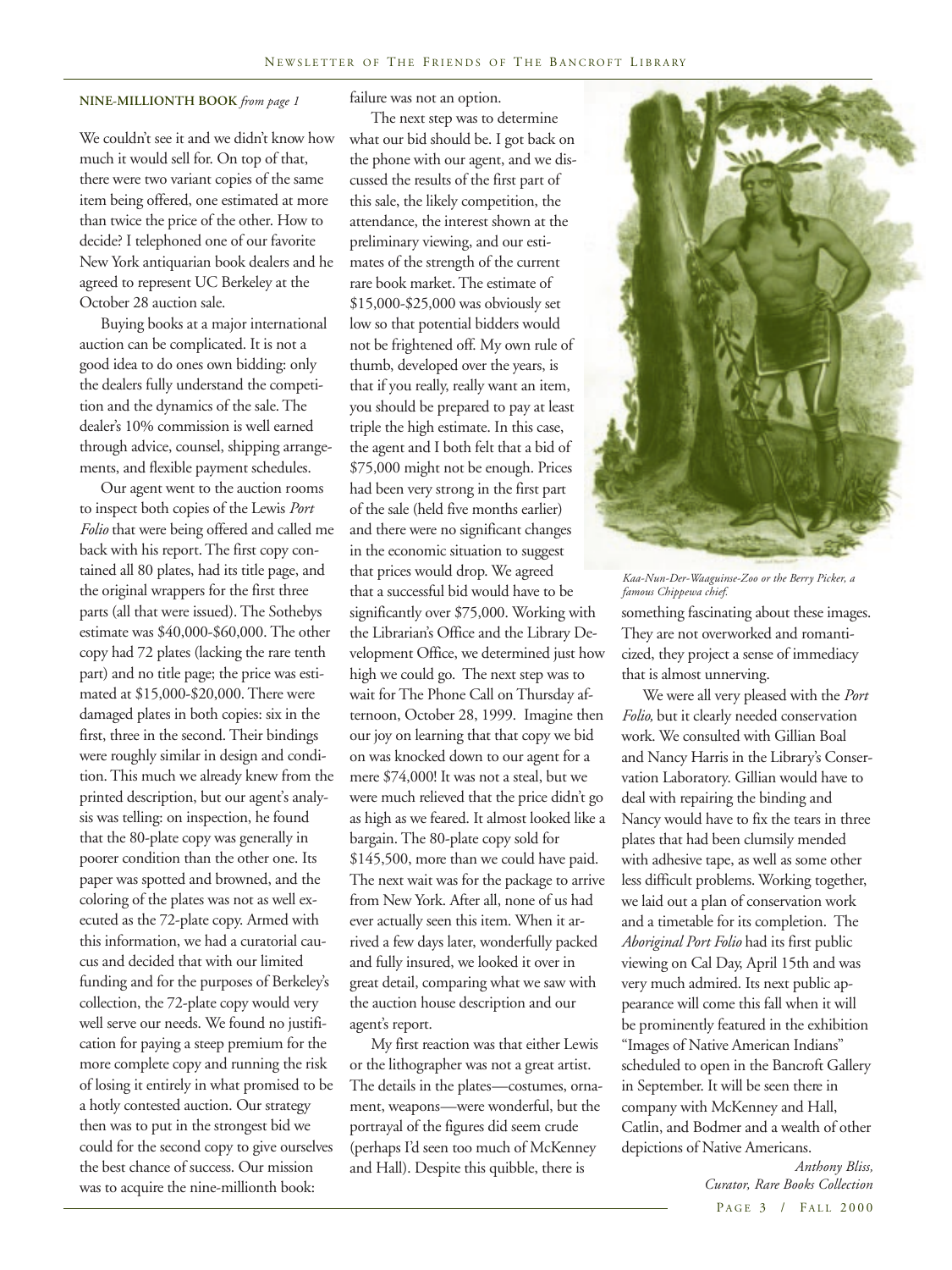# Cal Day and the Friends Annual Meeting *—by Bill Brown*

On April 15, 2000, members and<br>guests enjoyed the fifty-third an<br>meeting of the Friends of the Bancrofi guests enjoyed the fifty-third annual meeting of the Friends of the Bancroft Library in the Heller Reading Room. Festivities began with refreshments and a viewing of the current exhibition, "Looking Backward, Looking Forward: Visions of the Future of the Golden State," presented by Theresa Salazar, Curator of the Bancroft Collection of Western Americana. To host this meeting, the Bancroft staff and caterers transformed the Heller Reading Room into a banquet hall, where some seventyfive guests feasted on a wonderful lunch.

Following the luncheon, Charles Faulhaber, The James D. Hart Director of The Bancroft Library, noted that in the previous year Bancroft welcomed almost 14,000 separate research visits, with over 40% of these visits from Berkeley graduate and undergraduate students. He also reported on the continued growth of the collections, with the addition of over 7,000 books, approximately 34,000 pictorial items, mostly photographs, and more than 500 linear feet of new manuscript collections. The Regional Oral History Office (ROHO) completed 118 oral histories, including that of San Francisco Mayor Willie Brown. The Mark Twain Project continues to work on the new edition of Huckleberry Finn as well as on Volume 6 of Mark Twain's letters. The announcement that the National Endowment for the Humanities has agreed to continue to fund the project for the next two years was acknowledged as a great tribute to the work of the Mark Twain Papers and Project. In fact, the Project has received continuous NEH



*Jim Kantor, David Flinn, Russell Ellis, and Tony Bliss.*

support since 1967—a record that can be matched by no other project in the country.

Charles Faulhaber also reported on seven other grant projects, ranging from the Digital Scriptorium, a project that supports work with medieval manuscripts; to the cataloguing of 500,000 negatives in the photographic morgue of the San Francisco Call-Bulletin; to the digitization of the complete Honeyman Collection of Western Art, which is now available on the web. The Bancroft continues to expand its teaching and instruction programs, and last fall the Digital Scriptorium served as the basis of a graduate seminar in Medieval Studies, taught jointly by Berkeley and Columbia faculty by teleconference. The digitized images on the web made it possible for students in both institutions to work with the manuscripts inside and outside of class.

To solicit ongoing advice and counsel from faculty members for these and other initiatives, The Bancroft Library has created nine advisory committees—each one with four faculty members, a graduate student, and an undergraduate student. These groups are hard at work exploring ways to assist the Bancroft in our research and teaching missions, and based upon their recommendation, the Bancroft is now open until 6:00p.m. Monday–Thursday, until 5:00p.m. on Friday, and 1:00–5:00p.m. on Saturday during the school year.

The Director highlighted three significant personnel changes in the Library this year. The Bancroft welcomed a new Curator of the Bancroft Collection of Western Americana, Theresa Salazar, who arrived last summer from the University of Arizona. He also introduced the new Coordinator of Research and Instruction, Bill Brown, former assistant university librarian for administrative services and special collections at the University of Miami. The Library also marked the early retirement of Tim Hoyer, Head of Technical Services, and one of the persons most responsible for our success with extramural grants. A

national search is now underway for his replacement.

Improvements to the infrastructure of the building were noted, and the staff of the Technical Service Unit is now located on one floor, greatly improving library operations. Thanks to generous gifts from two long-time Bancroft supporters, a contract is now in place with San Francisco architect Mark Cavagnero, who was responsible for the renovation of the Palace of the Legion of Honor, to conduct a space requirements study. This is the first step in what will eventually lead to a complete renovation of the library itself.



*Rita Fink and Bancroft Curator Theresa Salazar enjoy the Friends' luncheon.*

The Director reported on library development efforts, joining with Ann Flinn, Chair of the Friends of The Bancroft Library, to point out that most of Bancroft's acquisitions budget comes from private giving, either through current donations or in the form of endowment income.

 The Director echoed Ann Flinn's comments that the primary purpose of the Friends is to provide financial support for Bancroft. Charles noted that each and every day opportunities for fabulous acquisitions occur and The Bancroft Library could simply not consider these opportunities without gifts and endowment support. The audience welcomed the publication announcement for the Friends newest keepsake, number 45 in the series, selected and edited by Stephen Vincent, *Uncertain Country: The Wingate Letters, San California—Meriden, New Hampshire, 1851– 1854.*

Charles Faulhaber presented three awards. A special presentation was made to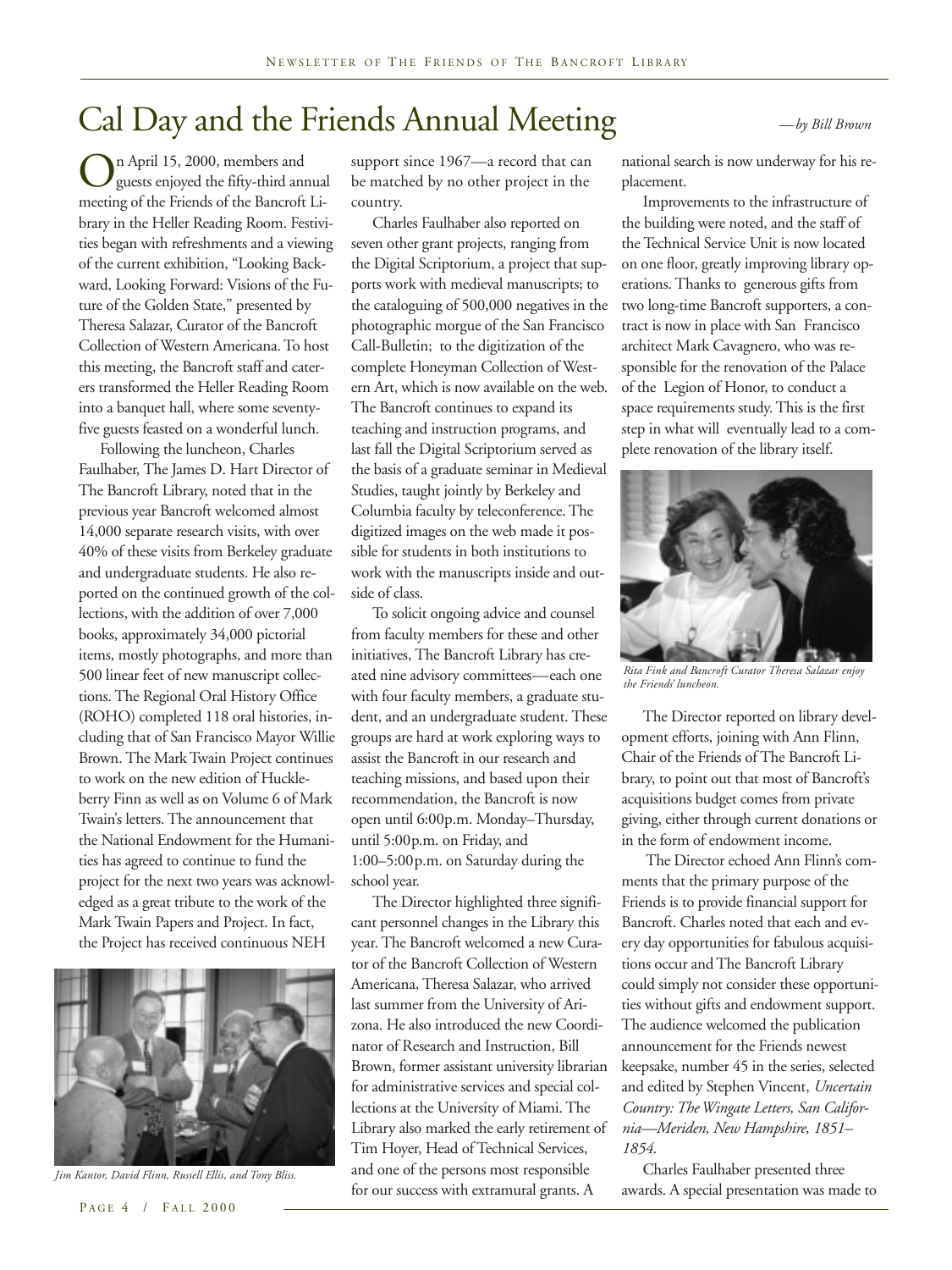George Miller, who for two years has served as a volunteer to help process manuscript collections in the areas of water use and environmental history. George Miller also provided funds for the archivist to supervise his volunteer efforts. In his proposal to provide financial support George noted that "I can't afford to give an endowed chair, but I think I can manage a table." In recognition of his generous support, a plaque will be affixed to a reading room table identifying this furniture as: "THE GEORGE MILLER TABLE 2000."

The presentation of the second Hill-Shumate Prize, an award for student book collecting followed. Two long-time Bancroft supporters and bibliophiles, Ken Hill of San Diego and the late Dr. Al Shumate of San Francisco, support the award. This year's recipient is Sean Nye. Sean, a junior who spent a year as an exchange student in Gemany during high school and also studied for two years at the University of Glasgow, fell in love with Scottish literature from the 18th century onward. While in Scotland he diligently collected signed copies of contemporary Scottish authors. His collection is noteworthy for its focus and quality.



*Sean Nye, recipient of the Hill-Shumate Prize.*

The third and final award ceremony centered on the presentation of the prestigious Hubert Howe Bancroft Award. Dr. J. S. Holliday, this year's recipient, was recognized for his many historical and literary accomplishments and for his distinguished leadership of cultural and historical institutions, including The Bancroft Library." Previous recipients include the western collector extraordinaire Michael Harrison of



*Al Young, Richard Rodriguez, and Maxine Hong Kingston discuss California literature at the Cal Day presentation.*

Sacramento, still going strong at the age of 102; and Jean Stone, the widow of Irving Stone, for her extraordinary commitment to the teaching and popularization of history and her generosity to the University of California and to The Bancroft Library.

At the conclusion of the Business Meeting, members and guests traveled next door to Wheeler Auditorium, to enjoy a panel presentation, "California Literature in the Twenty First Century," moderated by Richard Krasny of KQED. Panelists included three noted California authors, Maxine Hong Kingston, Richard Rodriguez, and Al Young. In his introductory remarks, Charles Faulhaber noted, "This year marks the 150th anniversary of California statehood. Bancroft has marked that anniversary with an exhibition, "Looking Backward Looking Forward: Visions of the Future of the Golden State." The theme of today's panel discussion, "California Literature in the 21st Century," arose from a similar consideration. As we face the new millenium, (we're not there yet, folks), the face of California, literally, is changing. When the results of the new census are published, they will show that California no longer has an ethnic nor racial majority, that is, no single racial or ethnic group has more than 50% of the population. And that raised some questions, in my mind at least: "What does it mean to write serious literature in and for such a state? What shared experiences or values or beliefs can writers assume that readers will have?" I can think of no better group than the members of the present panel to reflect on these questions and

their implications. They are themselves quintessentially Californian. Two of them were born here, of immigrant parents; two of them came here as adults.

The panelists engaged in a spirited discussion on California literature, past, present, and future. With his comments and questions, moderator Michael Krasny challenged the panelists to envision the substance and style of California literature in our post-industrial society. Maxine Hong Kingston described a "global literature" arising in California, where her students were creating a "new language" borne of the many nationalities, languages, and dialects that populate our state. Richard Rodriguez noted the irony that in California "everything is here for the taking" yet there exists in a complex society the search for simplicity and a danger in the creation of "private languages" that belong only to select ethnic, religious, and cultural groups. Al Young noted that California has always been "many places to many people" and a source for overnight riches, whether from the discovery of gold, or the profits of such industries as aerospace, oil, films, and computer technology. Michael Krasny also led the panelists in a consideration of the "many different Californias" including the mythical California created by the eastern establishment. California continues to be recognized as a place and a source of great literature and still continues to confound those "experts" who wish to categorize this work with simple clichés.

 *Bill Brown, Research and Instruction*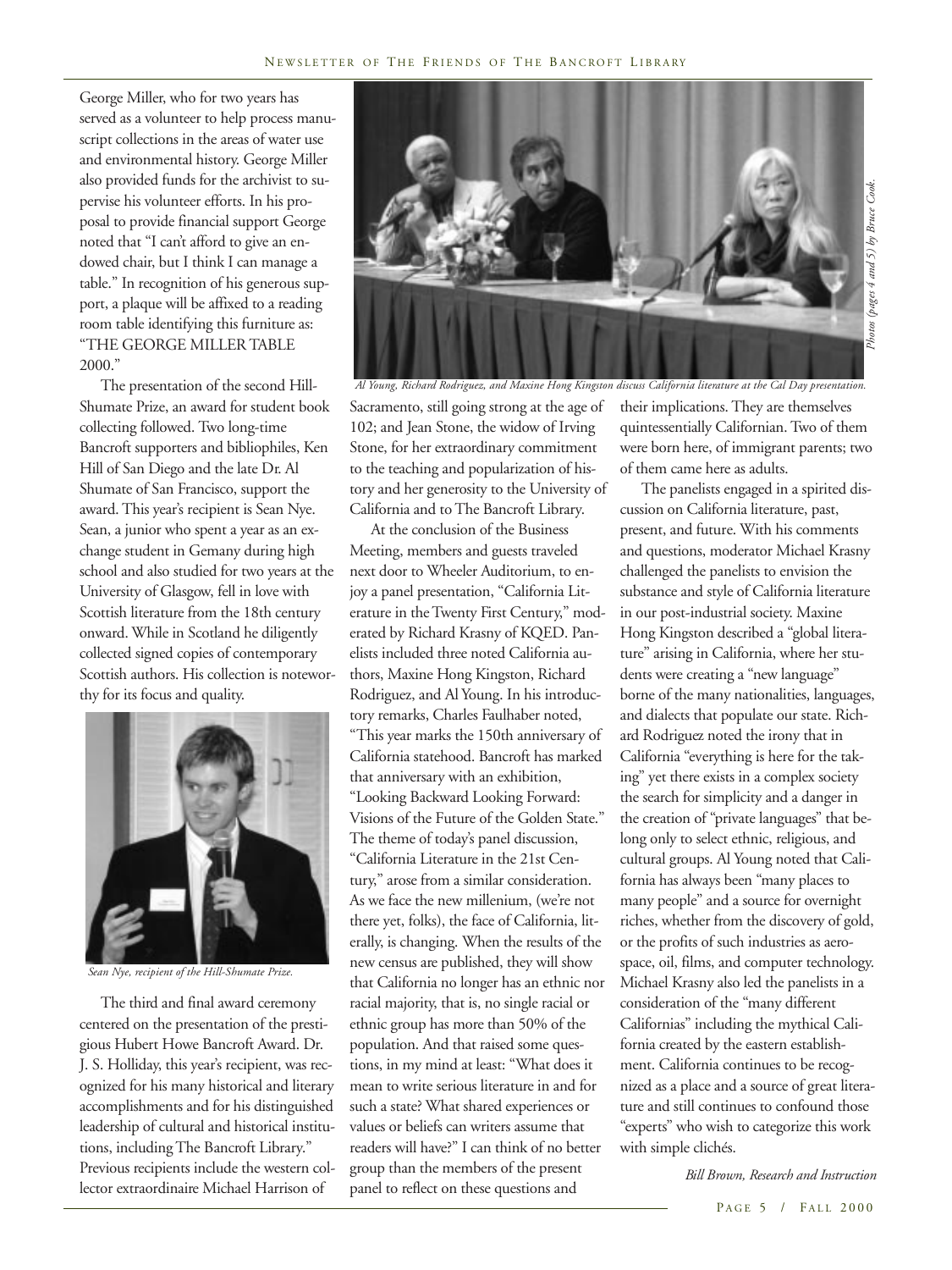# Thanks For the Memories: Photograph Albums and Historical Images

*—by Jack von Euw*

**Photographic albums have a primary<br>place in the pictorial collection.** The<br>come in all shapes and sizes and serve a place in the pictorial collection. They come in all shapes and sizes and serve a variety of functions.

Fundamentally, an album is a book consisting primarily of photographs that have been pasted or affixed to its pages. From this simple definition the subject becomes rather more complicated. In Bancroft the term "ALB" serves as a storage or location designator and is found at the end of the item or call number, such as BANC PIC 1993.028—ALB. The designator ALB represents a variety of book-like objects that includes scrapbooks which often contain an abundance of pasted in photographs, newspaper clippings, announcements of official or ceremonial events, letters, momentos, such as strands of hair, and cartes de visit. Photograph albums also include official or company albums filled with photographs, articles, memoranda, contracts, and correspondence documenting a plethora of projects such as the completion of the Hetch Hetchy Dam (from the O'Shaughnessey Papers) or the



*Taizo Kato, ca 1920.*

electrification of the San Francisco Oakland Bay Bridge. One of the most poignant albums in the collection is entitled, "the records of an unbroken friendship but the mortal severance." This album seems to have been assembled after the death of Taizo Kato in 1924. Kato was, with Kanjeiro Sawa, the proprietor of The Korin, a photography, art, and stationery store in Los Angeles. In carefully turning the pages in this album showing family and

friends, one gains a sense of Kato's life and his aspirations. The pictures of the store, and the outings on his motorcycle, his proud pose with an impressive looking automobile, all seem to be part of the American dream. What a sharp contrast these pictures are with those of Japanese Americans taken less than 20 years later as they leave for the internment camps.

How and why does the Pictorial Collection contain such a variety of photographic albums? Photographic albums are transferred from personal papers and institutional records because they require special housing and preservation treatment. Historians, sociologists, cultural anthropologists, and researchers consider photograph albums and pictorial items, in general, as documents and evidence significant in and of themselves. In addition to transfers and donations, albums are also purchased because they add and compliment the overall collections of The Bancroft Library. For example, The Jesse Brown Cook Scrapbooks Documenting San Francisco History and Law Enforcement were purchased at auction in 1996 because they are an invaluable and unique source of San Francisco law enforcement history compiled in thirty-nine albums. This history is seen through the eyes of Jesse



*George A. Applegarth residence.* BANC PIC 1977.052–ALB.

Cook who served as a member of the San Francisco Police Department from the 1890s through the 1920s. Of the approximately 12,000 items pasted in the ledger size pages, there are over 6,000 photographs. A full description of the Cook albums is available online, complete with nearly 5,000 digital facsimiles, from the California Heritage Digital Image Database at http://sunsite.berkeley.edu/ CalHeritage.

Photographic albums form a one of a kind pictorial history time capsule. The many family albums in Bancroft provide a unique and personal historical record. These family albums provide a personal glimpse into the past through the lives of prominent as well as lesser-known families.

![](_page_5_Picture_14.jpeg)

A. Prevost and Emile Janne de Lanare, Boulder Creek, British *Columbia, Canada.* BANC PIC 1999.052–ALB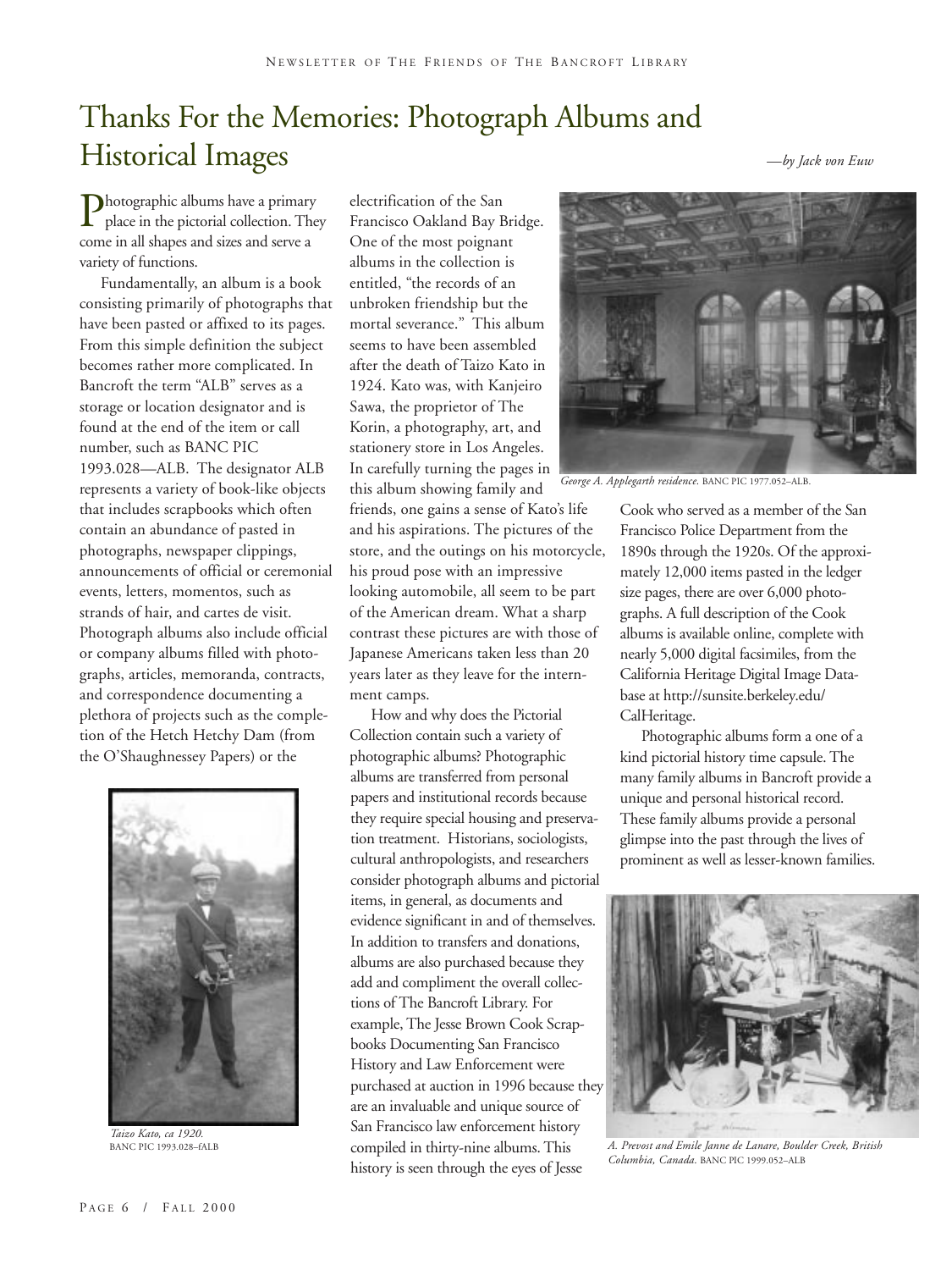In the context of the textual records in Bancroft, the accumulation of pictorial evidence adds a depth and a richness to the portrait of life in the West from the end of the 19th century, when the portable camera pride and affection. The first became available to the amateur snap shooter, through to the ubiquitous disposable or single-use camera of the last decades of the 20th Century. Looking through a small sample from our collection of family albums one is struck by the variety of images. The similarity in intent and emotional content between the rich and famous and the less celebrated members of society is clear. There is a common need to document and commemorate family events, voyages, births, marriages, and deaths, to hold fast and remember.

![](_page_6_Picture_2.jpeg)

*Walter Haas, Jr. at Oakland A's baseball game.* BANC PIC 1992.078–ALB

Katherine Applegarth compiled an album as a tribute to her grandfather, the noted architect George Adrian Applegarth, who designed a number of celebrated San Francisco landmark buildings. The album consists of an essay, entitled "Reflections On My Grandfather," and over thirty good quality photographs of Applegarth's most significant buildings, including the California Palace of the Legion of Honor, Clift Hotel, and the Spreckels Residence. The typed essay and the neatly labeled and captioned photographs almost belie the

very personal nature of this memorial album, clearly assembled with care and written with album combines the personal anecdote, the story told and retold at family gatherings, with a valuable record of "Gappy's" wonderful architectural legacy—a legacy that in some cases only remains in photographs.

The Elise Stern Haas Family Photo-

graph Collection includes twenty-nine albums compiled primarily by Elise Stern Haas throughout her lifetime. The majority of the albums focus on Elise Stern Haas and her husband Walter A. Haas. What is quite wonderful about these albums is the personal portrayal of a socially prominent San Francisco family. Some of the albums contain formal portraits made by renowed photographers such as Arnold Genthe, Dorothea Lange, Edward Weston, and Johan Hagemeyer, showing us how Elise Haas and her family wished to be seen. The informal photographs—the snapshots —show us how they lived, the family outings, social activities, and leisurely pursuits. Volume Nine was compiled on the occasion of Walter and Elise Haas's 25th wedding anniversary. It depicts with humor and affection the European and Scandinavian celebration cruise the Haas's took, accompanied by their children.

Mining in the West is one of the areas that is well documented in a rich variety of formats—everything from sketches, letters, paintings, and stock certificates, to the Marshall gold nugget—in the collections of the Bancroft. Photographs, including those made by Carleton Watkins for George Hearst Mining Building, are a prominent part of this documentation. The album of mining photographs of Boulder Creek and the Atlin, British Columbia mining district fits into the overall scope of the Bancroft. This particular album is a souvenir of A.

![](_page_6_Picture_9.jpeg)

*On the occasion of Walter Haas's 25th wedding anniversary aboard the cruise ship* Polaris. BANC PIC 1992.078–ALB

Prevost's year long stay in Atlin as an accountant for the Societe Miniaere de la Colombie Britannique, in 1902. Many of the pages are captioned with handwritten French text. Prevost appears in several of the photographs along with the managers of the mining operation. One of the more interesting photographs shows Prevost and Emile Janne de Lamare, identified as the agent of the company, in front of a cabin at Boulder Creek. Prevost, in a suit coat and tie is seated, his boots resting on a table, the barrel of a rifle resting against his legs. His companion, de Lamare stands next to him, a revolver tucked into his belt, and the tools of their trade —a shovel, a pick, a pan with nuggets, a surveyor's transit, a scale strategically placed for the photograph. Clearly, this photograph is a set piece, the same scene is depicted — with a different arrangement of the accoutrements—on the opposite page. In it's theatrical portrayal of the rugged miner of the West, this photograph was perhaps meant to impress the folks back home.

Browse through some selections illustrated here and remember to treasure your family photographs, to annotate them as to who, what, where, and when, and to consider adding them to the collection of The Bancroft Library.

> *Jack von Euw Curator, Pictorial Collection*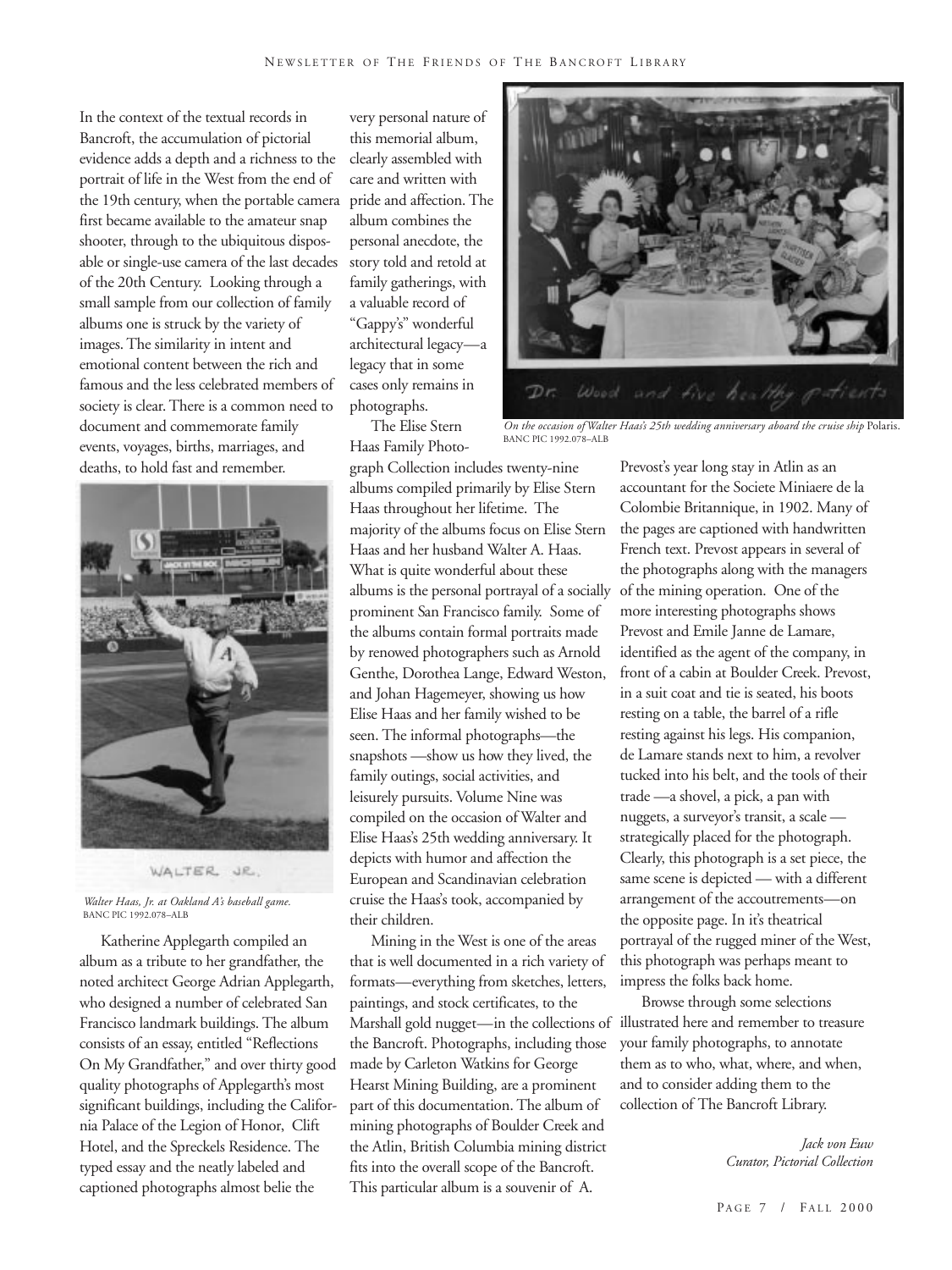# Who Was "G.G., Chief of Ordnance"? *A Peek at the New Edition of Huckleberry Finn*

*—by Robert H. Hirst*

 $\mathbf{E}$  arly next spring the Mark Twain<br>Project will publish a new editional<br>Adventures of Huckleberry Finn edited Project will publish a new edition of *Adventures of Huckleberry Finn* edited by Victor Fischer and Lin Salamo, with the assistance of Harriet Elinor Smith and the late Walter Blair. It is designed to replace an edition of the same title which we published just fifteen years ago. Why a new edition of *Huck Finn* now? The short answer is that the edition we published in 1985 was based on just *half* the original manuscript because the other half (some 663 pages of it) was then lost, and had been lost for a century. But in early 1991 word reached us that the first half of the manuscript had been *found* in a Los Angeles attic. Such a find—literally unthinkable until it occurred—changed profoundly the quantity and quality of the data on which the edited text could be based. There was nothing for it—the job had to be done over from the start.

 Having to re-edit the text also required us to re-think everything we knew (or thought we knew) about Mark Twain's masterpiece. For instance, at the very beginning of his book, Mark Twain included two brief statements, each on a separate page—the only words in the book which are not spoken by Huck. One of these was the "Explanatory," which he signed "The Author," and in which he explained his use of seven dialects throughout the text. The other, which preceded the "Explanatory," was the following warning, which has puzzled some literal-minded readers:

### **NOTICE**

*Persons attempting to find a motive in this narrative will be prosecuted; persons attempting to find a moral in it will be banished; persons attempting to find a plot in it will be shot.*

### BY ORDER OF THE AUTHOR Per G.G., CHIEF OF ORDNANCE

 Notably, this warning was *not* signed by "The Author," but rather by his *agent* writing on the author's behalf. These are

ostensibly not the author's words, but the words of "G. G.," who posts them much as he would a "No Trespassing" sign, by order of the author. So who is "G. G." and why is he given the title "Chief of Ordnance?" Our best guess in 1985 was that the mysterious initials were a somewhat guarded reference to Mark Twain's hero and friend General Ulysses S. Grant, a conjecture that has long since seemed inadequate.

> For the new edition, we had access for the first time to Mark Twain's manuscript of this "NOTICE." It showed, among other things, that he toyed with the idea of identifying "G. G." as "Chief of Artillery." This small detail established that the purpose of the title was to indicate that "G. G." had the *fire-power* to carry out his threats. Still, the identity of "G.G." remained stubbornly mysterious, until editor Lin Salamo suggested that the initials were a private joke, and that they stood not for the very public figure of General Grant, but for George Griffin, the Clemenses' butler and chief factotum from 1875 to 1891—an idea that could be strongly corroborated, if not actually proven. George Griffin died on 7 May 1897. It is not known when he was born. According to Clemens's unpublished manuscript "A Family Sketch" (1906), Griffin "was a Maryland slave by birth; the Proclamation set him free, & as a young fellow he saw his fair share of the Civil War as body servant to General Devens" (General Charles Devens, 1820-91, a distinguished Union officer). Griffin came one day in 1875 to wash

![](_page_7_Picture_11.jpeg)

*Mark Twain, New York, 1884.*

windows at the Hartford house and stayed for nearly twenty years, becoming virtually a member of the family. Clemens said (also in 1906) that Griffin was

handsome, well built, shrewd, wise, polite, always good-natured, cheerful to gaiety, honest, religious, a cautious truth-speaker, devoted friend to the family, champion of its interests.... He was the peace-maker in the kitchen—in fact the peace-keeper, for by his good sense & right spirit & mollifying tongue he adjusted disputes in that quarter before they reached the quarrel-point.

 But if Griffin was the "peace-keeper," in what sense could he also be "Chief of Ordnance" (or Artillery)? Therein lies the essence of the private joke, for Griffin sometimes showed a more combative side, as Clemens also explained in 1906:

One morning he appeared in my study in a high state of excitement, & wanted to borrow my revolver. He had had a rupture with a colored man, & was going to kill him on sight. I was surprised; for George was the best-natured man in the world, & the humanest; & now here was this bad streak in him & I had never suspected it. Presently, as he talked along, I got new light. The bad streak was bogus. I saw that at bottom he didn't want to kill anyone—he only wanted some person of known wisdom & high authority to persuade him out of it; it would save his character with his people; they would see that he was pro-perly bloodthirsty, but had been obliged to yield to wise & righteous counsel.

 Clemens proceeded to tease Griffin about his pretended combativeness, first by offering to help him load the revolver, then by pretending shock that he would kill a man with a dependent wife and children. Griffin's "bloodthirsty" nature was obviously the subject of raillery between him and his employer. *Continued on page 11*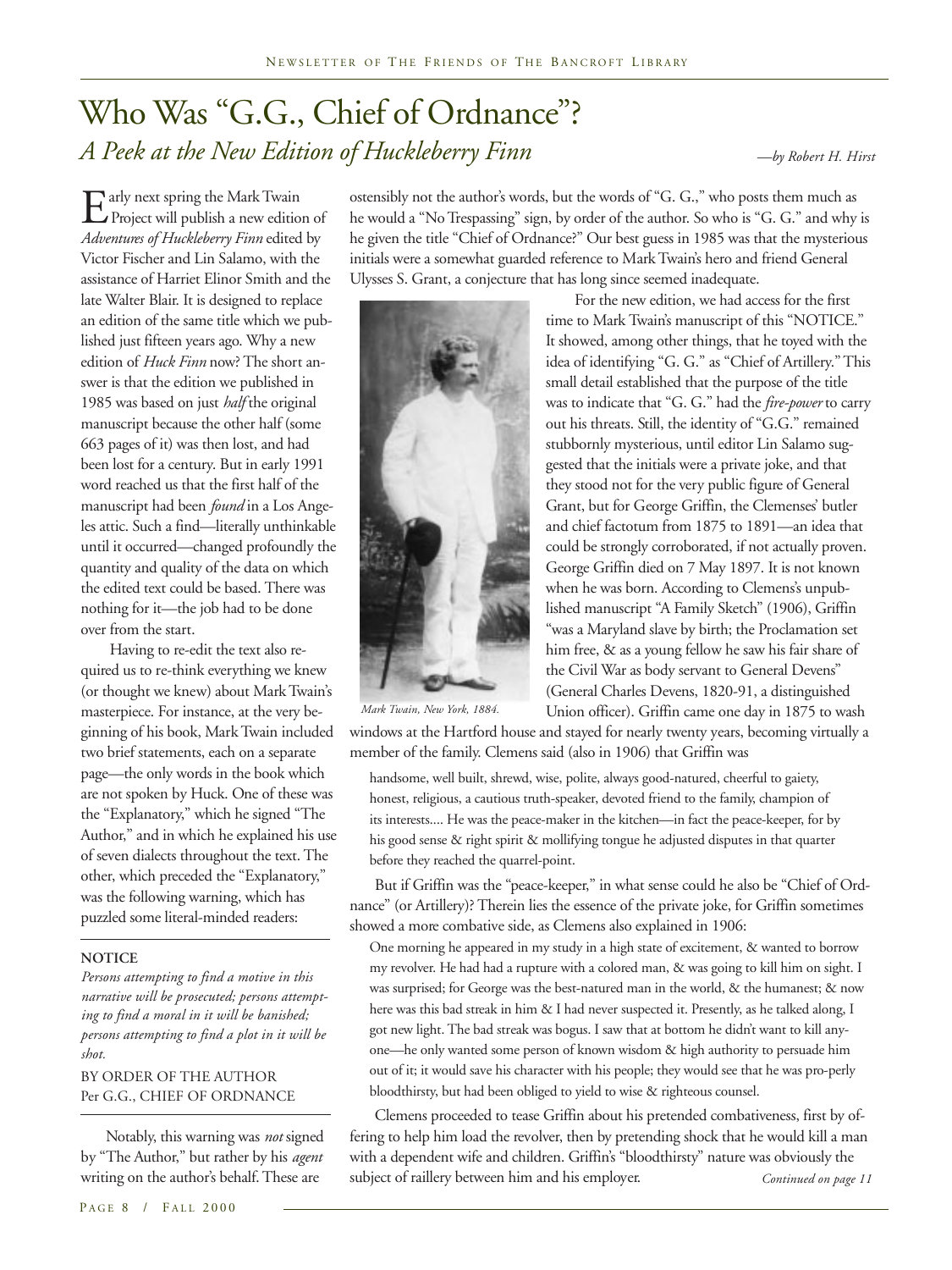# A ROHO Project: The AIDS Epidemic in San Francisco *The Response of the Nursing Profession, 1981–1984*

The ten oral histories in the AIDS<br>nurses series, the second segment<br>the Regional Oral History Office proc nurses series, the second segment of the Regional Oral History Office program on the history of the medical and nursing response to AIDS, have been completed. They record the contributions of these AIDS nursing pioneers in the earliest years of the epidemic when little was known about the new and lethal disease, fear was widespread, and patients were in desperate need of physical care and understanding. The nurses describe their myriad activities, among them, founding the AIDS outpatient clinic and inpatient ward at San Francisco General Hospital [SFGH]; devising infection control procedures to protect patients and staff; presenting AIDS education programs for hospital and outside communities; and taking care of the physical, psychological, and social needs of a largely gay and hence doubly stigmatized patient population. The oral history volumes were presented in May at a reception in UC San Francisco's Alumni House, sponsored by its School of Nursing and the UCSF AIDS Research Institute. The nurses receiving their oral histories spoke movingly of their experiences to a rapt audience of nursing school faculty and students.

### *Project Origin*

The idea for an oral history series on the medical impact of the San Francisco AIDS epidemic originated with Evelyne and David Lennette, virologists who have been following the history of the disease since its first recognition in 1981. In 1991 they began generously to provide support for interviews with physicians at UCSF and SFGH who were prominent in AIDS medicine in its earliest phase, 1981-1984. That series with twelve physicians, two dentists, and one epidemiologist—the AIDS university physicians series—is now complete and available for research at the Bancroft and UCSF libraries. A third series with AIDS physicians in private practice is nearing completion.

The oral histories with AIDS university physicians is online at: http:// www.lib.berkeley.edu/BANC/ROHO/ ohonline.

The physicians' accounts made evident the critical role of nurses in AIDS history. In 1994 we applied for and received a two-year award of \$60,000 from the University of California Universitywide AIDS Research Program. Jointly sponsored by the Regional Oral History Office of The Bancroft Library, and the Division of the History of Health Sciences, UCSF, these oral histories significantly expand oral documentation of the AIDS epidemic, and are complemented by documents in the AIDS History Project at UCSF LIbrary.

### *Emerging Themes*

Compared to the oral histories with physicians in phase 1, the oral histories with nurses portray a day-to-day, handson, in-the-trenches engagement with the people most affected by the epidemic the people with AIDS.

As long as the patient is hospitalized, a nurse or nurses are caring for the patient in an immediate, personal, and ongoing fashion. Because nursing contact with patients tends to be more sustained and personal than is physicians', it is often more of a struggle to sustain a proper balance between personal involvement and professional detachment. Some of the nurses in these volumes speak of "burnout" and of the measures they take to lessen or escape it. Diane Jones, a member of the first nursing contingent on the AIDS ward at SFGH, described reasons for her longterm commitment:

"All along, the thing that's drawn me the most is the political dimensions of the epidemic and the personal dimensions, all of the questions that it raises about life and death and sexuality and discrimination and drugs and addiction and family dynamics and pain and despair and hope and courage . . . "

*—by Sally Smith Hughes*

The role of the gay community in AIDS activities is another persistent theme. The fact that six of the ten interviewees in this series are gay or lesbian is not coincidental. In most cases, their sexual orientation was a basis for their original engagement in the epidemic, which to this day in San Francisco affects gay men in larger numbers than any other single demographic group. AIDS in the years covered by this project was widely perceived as a "gay" disease. The nurses in this series had the same perception and in many cases chose AIDS care as a way of assisting members of "the community," meaning the articulate and organized gay and lesbian community.

Yet another important theme is the impact of the epidemic on the stature of nursing. The interviews show nurses taking on more responsibilities, devising innovative services for holistic AIDS care, and assuming a stronger "voice" in the medical hierarchy. For example, it was nurses who organized and ran (of course with physician oversight), and continue to run the inpatient AIDS unit, Ward 5B (now 5A), at San Francisco General Hospital.

Gary Carr, nurse practitioner in the AIDS Clinic at SFGH, spoke of the professional and personal empowerment that AIDS work sometimes conferred:

"[Paul Volberding, AIDS physician at SFGH] was giving me the authority, the judgment, the recognition to tell people [that they had AIDS]. For a nurse practioner in those days, that was still a big deal."

Nurses also played a major role in structuring comprehensive patient management and community support systems which are a critical part of the multidisciplinary model of AIDS care for which San Francisco was known in the early epidemic.

> *Sally Smith Hughes, Ph.D. Research Historian and Project Director Regional Oral History Office*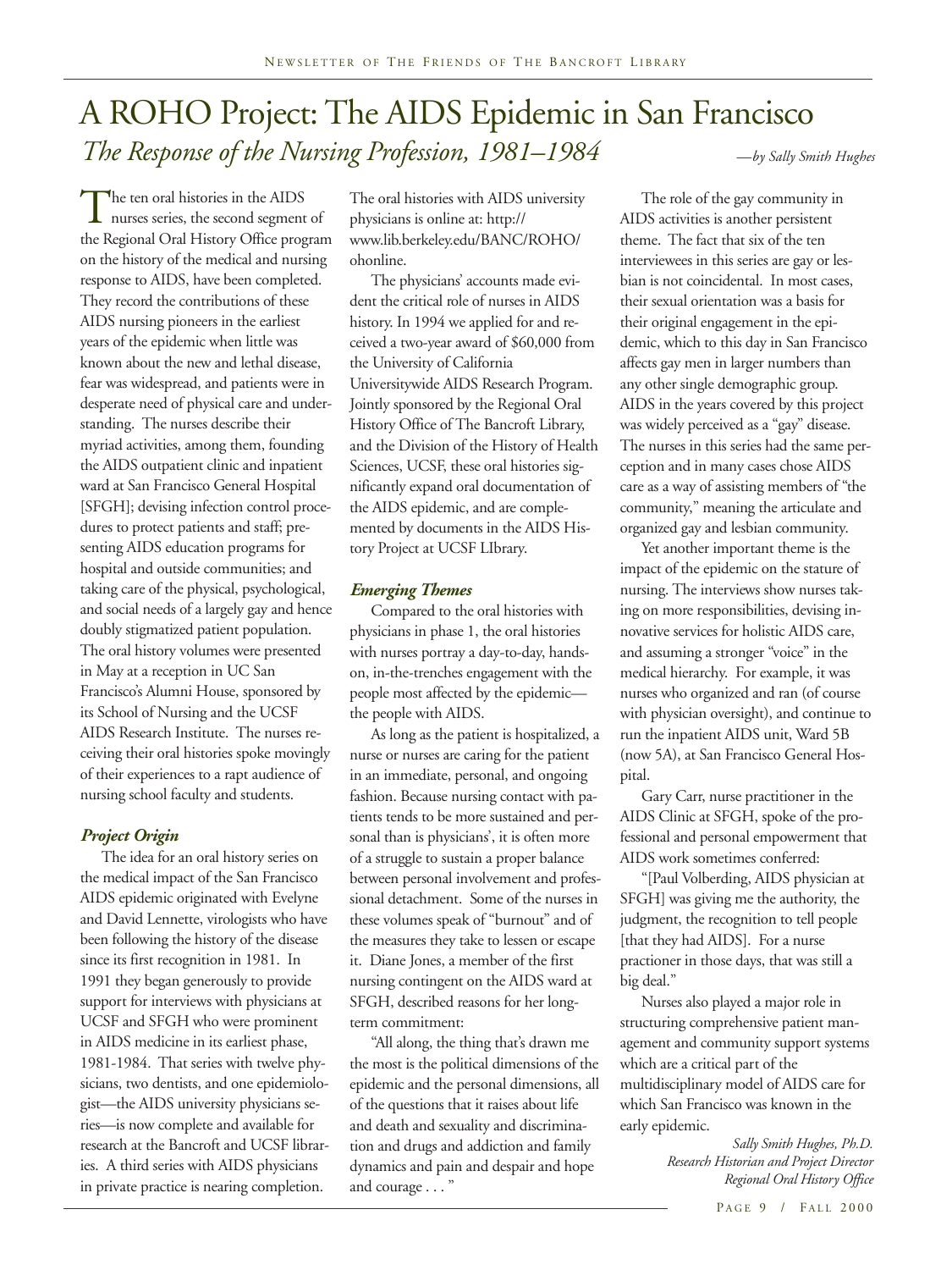# Nuts and Bolts: Creating a Bancroft Exhibition *—by Theresa Salazar*

Organizing an exhibition involves a<br>process of collaboration and coordination.<br>principle together concentualiprocess of collaboration and coordination, bringing together conceptualization, selection, research, interpretation, installation layout and design and other concerns. The principles that guide the organization of library exhibitions are tied to those used within the museum world. While libraries often have different formats than those found within museums, the basic guidelines are the same.

### *Conceptualization*

The curator of an exhibition functions as an intermediary between the artifacts and the eventual viewers of the exhibition, presenting objects within the context of an organized theme. The exhibition, "Looking Backward, Looking Forward: Visions of the Golden State," which opened March 17th, 2000 provided an opportunity to reflect upon the last 150 years of California statehood. The intent was to bring together materials that would demonstrate something about the dreams, aspirations, and achievements of California's citizens. Being selective and looking coherently at a few aspects of California's history was the first challenge in organizing the exhibition. Four events were selected to demonstrate California at different times in its history: The Constitutional Convention (1850), the Panama-Pacific International Exposition (1915), the Golden Gate International Exposition (1939-1940), and California First Days Celebration (1962-1963). Examination of these key events allowed the viewer to look at four periods in the state's evolution and to reflect upon the atmosphere of the various periods to give a sense of where people were socially, politically, and economically at the time as well as where they felt they were moving. "Looking Backward, Looking Forward" pulled from a variety of collections — books, manuscripts, pamphlets, prints, photographs and miscellaneous artifacts to demonstrate its themes.

"Ancient Lives: The Tebtunis Papyri in Context" allowed The Bancroft Library to exhibit components of the Tebtunis Papyri, the largest collection of Egyptian papyri in the Western Hemisphere. Selected themes in the exhibition explored how these documents, written in Greek, reflected the transmission of literary works as well as information about day to day life in Greco-Roman Egypt. "Mark Twain at Large: His Travels Here and Abroad," used the primary materials in the Mark Twain Papers to document Twain's travels and shed light on the composition and revision of his many travel books, from

![](_page_9_Picture_8.jpeg)

*Roughing It* to *Following the Equator.* The goal of the curator is to cull through a variety of materials to select the pieces that will best demonstrate the thematic focus of the exhibition.

### *Selection and deselection*

The review of materials involves a purposeful look at a what is often a storehouse of material in order to help refine the concept, and alter it if need be. The objects selected should appropriately illustrate the exhibition's themes. Objects are not only looked at for their content or how well they tell the story of the particular section of the exhibition, but also for their visual impact. This is particularly a concern with library exhibitions, where key items that are written or printed must be balanced with more visually engaging images. Reading an inordinate amount of text documents is taxing on the viewer. The curator must also examine the physical qualities of an object. Condition is key, as a piece in poor condition will often preclude its being included, no matter how well it illustrates a point. The size must be taken into account, (e.g., will it fit well in the case, not overwhelm other objects). It is important not to overcrowd items in illustrating a point less is often more. Extraneous items that do not reinforce or illustrate the theme should be eliminated. Each section should have some visual highpoints, gems to attract attention.

### *Tracking items*

Items in an exhibition must be tracked. At the Bancroft Library, the curator in coordination with staff in public services, technical services, and conservation performs this role. This tracking goes beyond a simple checklist of items in the exhibition. In a Library for instance where there are researchers who may need to consult the material on display, these items must be checked out so they can be located. The person performing these du-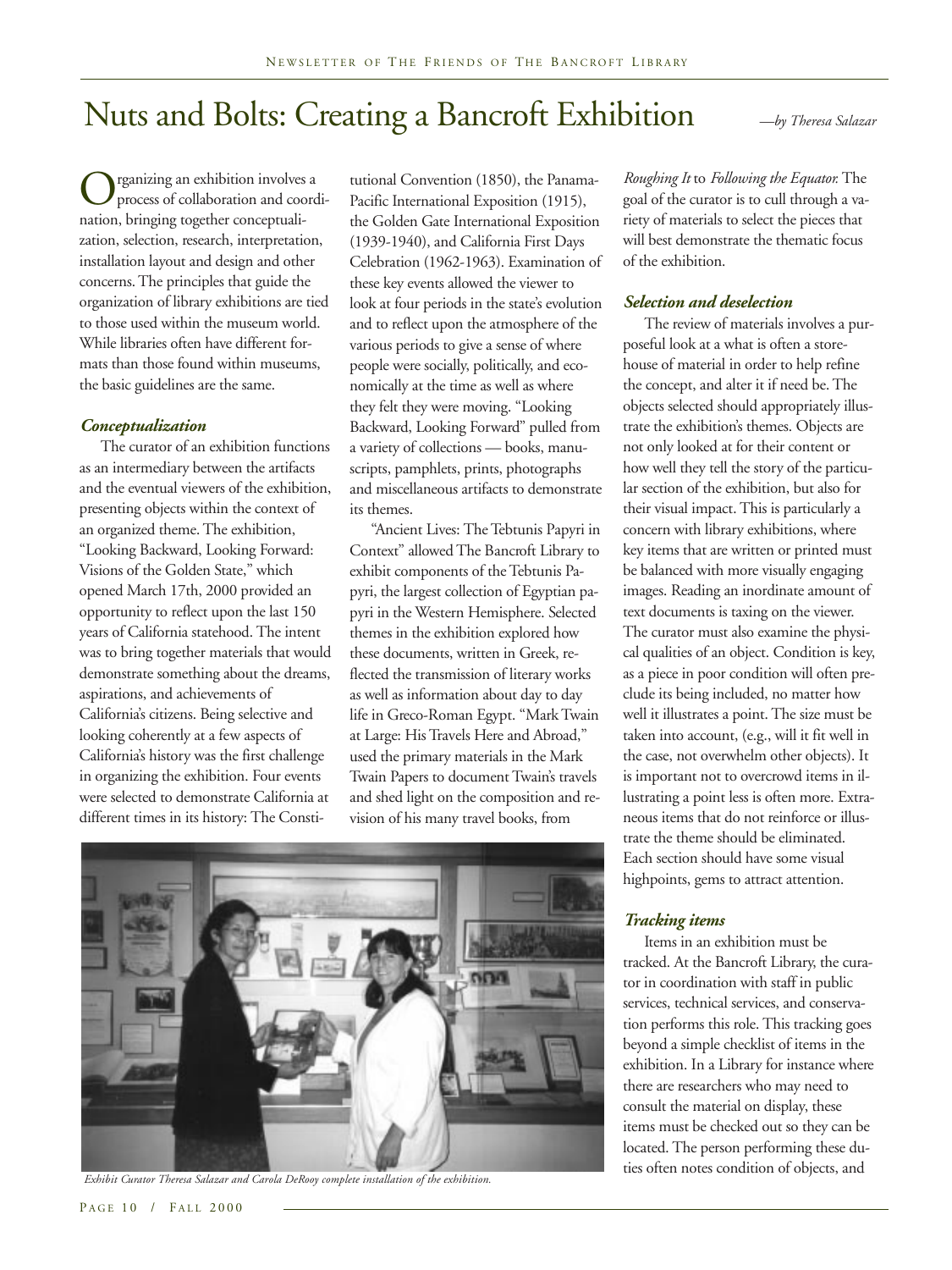in the case of the Bancroft Library, if we need to consult with conservation staff, we bring them in to look at objects and perform conservation treatment. Particular challenges or questions in terms of installation will also be discussed with conservation staff.

After the items are selected, the final checklist and interpretive text are prepared. The curator and curatorial assistant research the theme, as well as the specific objects in the exhibit, unifying in the discussion the concept and the objects. Introductory panels and labels indicate to the viewer the approach to the themes. There are different philosophies about the use of interpretative labels in an exhibition. Ultimately, the intent is to provide an interesting, clear, and concise examination, taking into consideration the intended audience being addressed. Sometimes, an exhibition catalog will be produced, and as a more permanent record of an exhibit, it must be carefully edited and designed. General signage is important to indicate the sequencing within the exhibition and to suggest direction or negotiation through the physical space of the exhibition.

### *Fabrication and installation*

Having the measurements for the cases and executing a preliminary layout to ensure that the space can accommodate the pieces is key. Items that require matting, framing, cradles or other props for display must be dealt with. Lighting of the exhibition is considered from two points of view. Since light is damaging to most objects, particularly photographic and other pictorial material, light levels are monitored. However, the lighting must also be used effectively to highlight the different objects in the exhibition. Strategically placing items within the exhibition cases is a true art. Objects are there to tell a story; however, this must be balanced with the esthetics of presentation. Ideally the two come together making an attractive and informative display.

> *Theresa Salazar, Curator, Bancroft Collection of Western Americana*

### Kudos for the Mark Twain Exhibit Catalogue

The exhibition catalogue for, "Mark Twain at Large: His Travels Here and Abroad," a Fall, 1998 exhibition at The Bancroft Library is the Division I winner in the 2000 Katharine K. Leab & Daniel J. Leab American Book Prices Current Exhibition Catalogue Award competition. In her letter of congratulations, Diane Shaw, chair of the awards committee, described the 64-page catalogue as "a wonderful introduction to the Bancroft's Mark Twain collection and the work of the Mark Twain Papers/Project." Shaw added, "The

![](_page_10_Picture_8.jpeg)

delight to read, with text and pictures that really touch the heart while conveying Twain's special

genius."

catalogue is a sheer

The award was presented at the Rare Books and Manuscripts Section's annual meeting at the ALA Conference in Chicago on 9 July. Peter Hanff, Deputy Director of The Bancroft Library accepted the award on behalf of the Mark Twain Project. The exhibit and catalogue were the combined work of Lin Salamo, Harriet Elinor Smith, and Robert Pack Browning of the Mark Twain Project. The catalogue was designed by Mary Scott of Library Graphics; printing costs were provided by the Bancroft Library Publication Fund. Some excerpts from the catalogue are available at the Mark Twain Papers Web site: http://library.berkeley.edu/ BANC/Exhibits/MTP/. To order a catalog, contact the Mark Twain Project by telephone at (510) 642-6480 or by email through nsalem@library.berkeley.edu

### **ORDNANCE** *continued from page 8*

In short, Griffin was an ideal Chief of Ordnance to sign the ironic warning about taking *Huckleberry Finn* seriously, especially in matters of race. Here was a freed slave, who had served the Union army in the Civil War, threatening to prosecute, banish, or simply shoot whoever dared to find a Motive, Moral, or Plot in a book that was in fact profoundly critical of slavery and nineteenth-century American racism. If editor Salamo's conjecture is correct (as it seems to me that it is), then Mark Twain and George Griffin stand together on the first two pages of the book as its author and guardian, in much the way Huck and Jim stand together as its principal characters. And one of them has stood there essentially *unrecognized* since 1885. If the private point of the joke was to kid George Griffin about his ferocity, we can be sure its humor amused only Mark Twain and his immediate family and friends. But there may also have been a public point to it, aimed more at posterity than at contemporary audiences. The public point may be simply the answer to this question: How long will it take for *both* the white man and the black man to be recognized? For if "G. G." really was intended for George Griffin, then the first two pages of *Huckleberry Finn* were "signed" by both a white man and a black man, acting in concert. And it has taken us only 115 years to find it out.

> *Robert H. Hirst Editor, Mark Twain Project*

### IMAGES OF NATIVE AMERICANS

*A selection of rare colorplate books, photographs, artwork, and other images of North American Indians.* SEPTEMBER 9–DECEMBER 7, 2000

![](_page_10_Picture_16.jpeg)

PAGE 11 / FALL 2000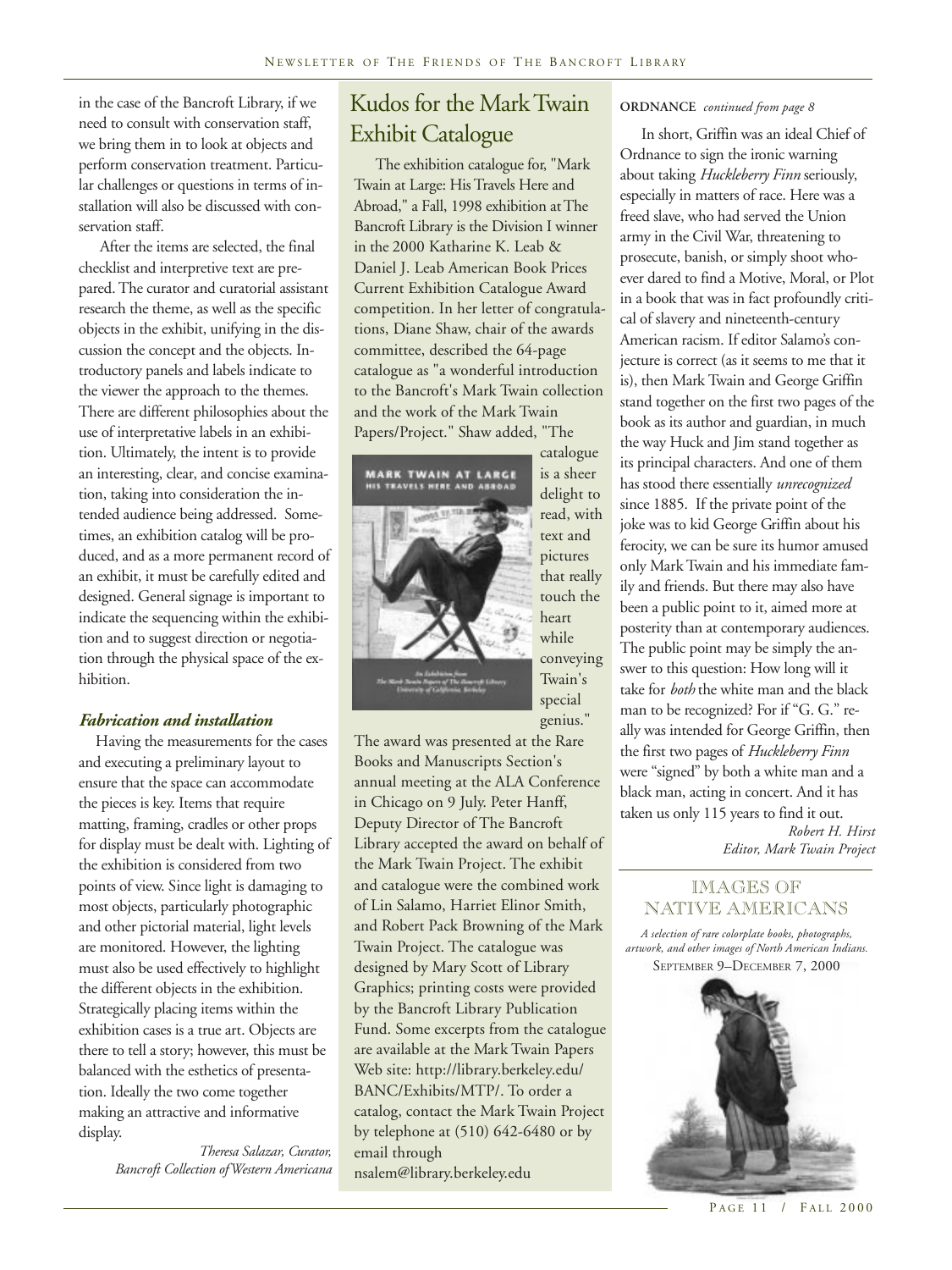### Jim Holliday Receives Hubert Howe Bancroft Award

t the Fifty-Third Annual Meeting of<br>the Friends of The Bancroft Library<br>on April 15, 2000, the third Hubert How the Friends of The Bancroft Library on April 15, 2000, the third Hubert Howe Bancroft Award, given in recognition of distinguished service to historical scholarship in the tradition of the founder of The Bancroft Library, was presented to Dr. J.S. Holliday for a lifetime of scholarship on the George Hammond. After a early history of California and for his distinguished leadership of California cultural and historical institutions, including The Bancroft Library.

A native of Indianapolis, Dr. Holliday served in the U.S. Navy for three years during World War II, then went to Yale, taking a B.A. in history in 1948. It was as a Yale undergraduate that he came across the gold rush diary of William Swain, a text that he lived with for more than thirty years as he wove the narratives of other 49ers into Swain's account of his trek across the continent. This became *The World Rushed In: The California Gold Rush Experience* (New York: Simon & Schuster, 1981), one of the best books ever written about the gold rush and the instant society that it created, still in print almost twenty years after it was published.

Fired and fascinated by his initial study

of the Swain diary, Dr. Holliday came to Berkeley for graduate work, receiving his Ph.D. in 1958 in the Western History program created by Bancroft directors Herbert Bolton and research fellowship at the Huntington Library, Dr. Holliday returned as Bancroft's Assistant Director from 1959 to 1962, leaving to accept a teaching position at San Francisco State University. In 1967 he was tapped to be the

founding director of the Oakland Museum of California. In 1970 he moved on to assume the directorship of the California Historical Society, retiring as Director Emeritus in 1985. Among his other achievements at CHS was a series of major traveling exhibitions, such as "Executive Order 9066: The Internment of 110,000 Japanese-Americans" (1972), and "The American Farm" (1977), about the transition in American agriculture from the family farm to agribusiness.

![](_page_11_Picture_7.jpeg)

*Jim Holliday (left), H.H. Bancroft Award recipient, receives congratulations from Charles Faulhaber.*

Dr. Holliday's latest book, *The Rush for Riches: Gold Fever and the Making of California* (Berkeley & Los Angeles: University of California Press, 1999), is in many respects a sequel to *The World Rushed In*. It takes up the story of California from the gold rush through the 1860s and 1870s, focusing on the struggle over water between miners and farmers that culminated in the astonishing—at that time and in this state—prohibition of hydraulic mining in 1884.

### Hafner Winery Reception

On a lovely June 2nd afternoon, in Healdsburg, some fifty members of the Friends of The Bancroft Library and guests gathered at the Hafner Winery for a reception and talk hosted by longtime library supporters Dick and Mary Hafner. Dick Hafner served the University of California, Berkeley as Public

![](_page_11_Picture_12.jpeg)

Affairs Officer before "retiring" to a career in the wine industry with his wife and sons. The Hafners also hold a long and proud relationship with The Bancroft Library, through Dick Hafner's association with former Bancroft Director, James D. Hart, and through Mary's service as a member of the Council of Friends, which followed her mother, Ella Hagar's own leadership of the Friends. Mary's grandfather was David Prescott Barrows, former president of the University, and his papers reside at Bancroft.

Guests were treated to an outdoor tasting of selected vintages from the Hafner collection, and to a series of appetizers and treats prepared by Mary Hafner. Deputy Director Peter Hanff, Peter Hanff and Bo Simon at Hafner Winery Summarized Bancroft Library activities Sonoma and Napa counties.

and introduced Bo Simon, Wine Librarian for the Sonoma County Public Library. Bo presented a fascinating and entertaining account of the historical development of the wine industry in northern California, with vivid portrayals of key figures in the agricultural, economic, and political arenas. One notable Bancroft volume on display for the occasion was the 1881 *Annual Report of the Chief Executive Viticultural Officer to the Board of State Viticultural Commissioners*. This work contains a large, foldout image of the root system of grapevines.

 The outdoor terrace at the Hafner Winery offered a wonderful venue for this event, with its scenic views of the Alexander Valley. The event brought together members of Friends from the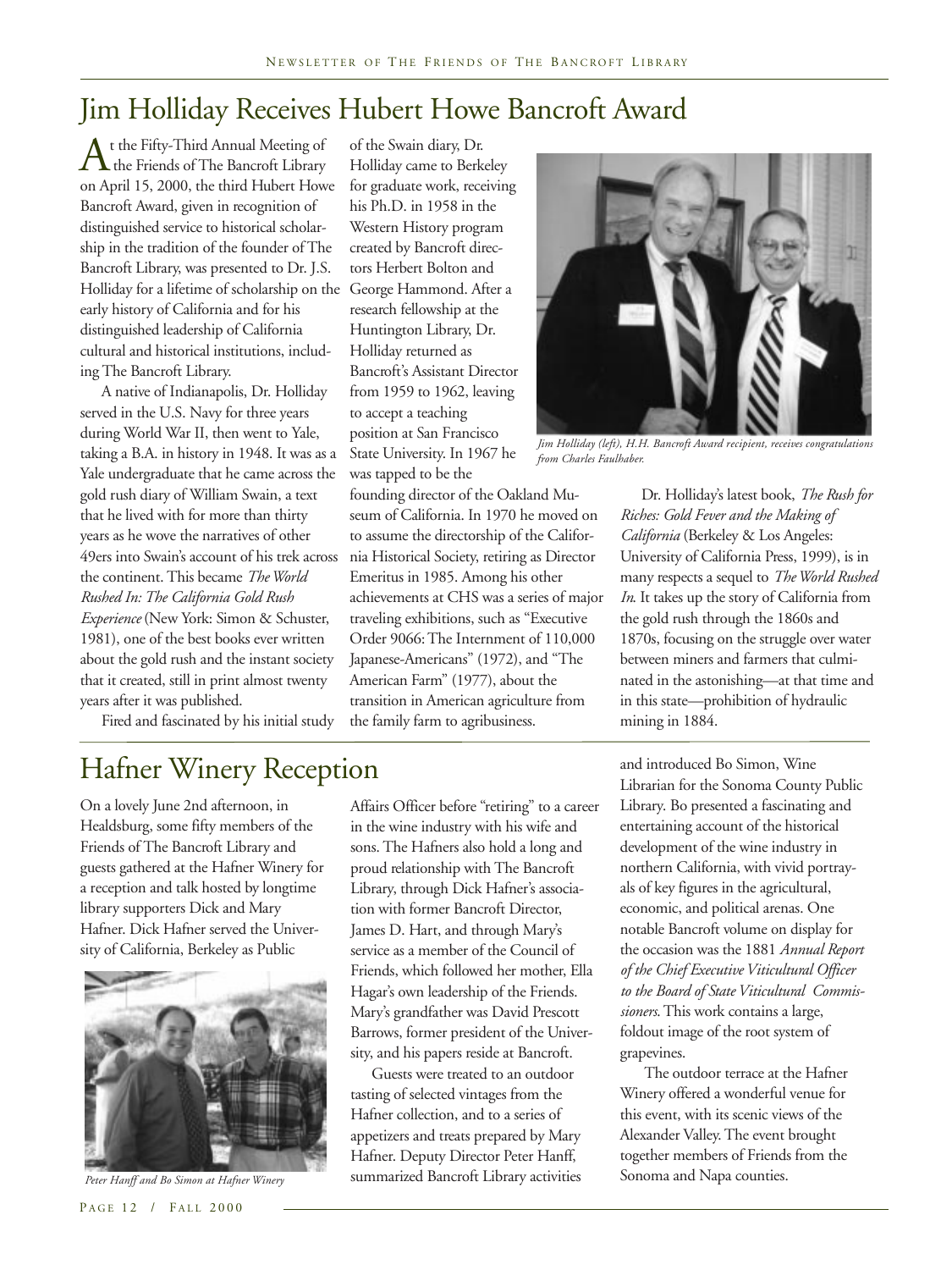# *Desiderata*

*Bancroftiana* from time to time publishes lists of books, etc. that the Library lacks. We would be particularly pleased to receive gifts of any of the material listed below. If you would like to donate items, please telephone Bonnie Bearden, Rare Books & Manuscripts Acquisitions Assistant, 510-642-8171, or send email to bbearden@library.berkeley.edu.

### *Photography*

Bernhard, Ruth.

*Ruth Bernhard : the eternal body : a collection of fifty nudes* / [text, Margaretta K. Mitchell] Carmel, Calif. : Photography West Graphics, 1986

Gutmann, John [founder of the Photography Dept. at SF State & a pivotal figure in photojournalism]

San Francisco Museum of Modern Art. *As I saw it: photographs.* SF: 1976

San Francisco State University Art Dept. Gallery. *John Gutmann, parallels in focus: featuring the original "Talking Pictures*." SF: 1997.

*The restless decade: John Gutmann's photographs of the thirties.* NY: Abrams, 1996, c1984 (Either the first or the later edition)

*John Gutmann: beyond the document.* SF: San Francisco Museum of Modern Art, 1989.

#### Light, Ken.

*Images of work : an exhibition of photographs : July1-July 30, 1978*, San Jose Museum of Art / by Ken Light.San Jose, Calif. : The Museum, 1978.

*Texas death row* / photographs by Ken Light ; essay by Suzanne Donovan. [Jackson] University Press of Mississippi, c1997.

*Images of work : an exhibition of photographs* / by Ken Light. [s.l. : s.n.], 1977 (San Francisco : Letterpress Operator)

Nakai, R. Carlos, 1946- *The art of the Native American flute* / by R. Carlos Nakai and James DeMars with additional material by David P.McAllester, Ken Light. 1st ed. Phoenix, Ariz. : Canyon Records Productions, c1996.

#### *African-Americana*

Dunbar, Paul Lawrence. *Little brown baby.* 1896.

Fickland, R. William. *The place of the Negro in American history*. Philadelphia: A.M.E., 1905.

#### Grimshaw, William Henry.

*Official history of free masonry among the colored people in North America, tracing the growth of masonry from 1717 down to the present day.* New York: 1903

Henderson, Joseph W. *The colored man and the ballot*. Oakland: Henderson & Humphrey, 1888

#### Hoggan, Frances.

*American Negro women during their first 50 years of freedom.* London: Personal Rights Assoc., 1913

Johnson, A. E. (Amelia E.), b. 1859. Published issues of *The Joy*, a magazine for black children. ca. 188- *Clarence and Corinne, or God's Way*. American Baptist Publication Society, [1889]

Spencer, Mary Etta. *The Resentment*. Philadelphia: A.M.E., 1921

#### Tillman, Katherine Davis. *Fifty years of freedom: or, From cabin to*

*congress; a drama in five acts*. Philadelphia. A.M.E., (1909)

![](_page_12_Picture_28.jpeg)

### Carl Ryanen-Grant, 1975–2000

Carl Ryanen-Grant, Bancroft's gifted Administrative Assistant, who coordinated our events and outreach programs and assisted Bancroft in nearly every area of administrative support died Monday, February 28 after a long struggle with malignant melanoma.

Carl began working at Bancroft in August 1998. His association with the Library began even earlier, however, when he served as a student workleader in Inter-Library Services while an undergraduate at Berkeley. Carl's undergraduate career was nothing short of stellar. He was elected to Phi Beta Kappa as a junior and was an Alumni Scholar as well as a member of the Dean's List. He also served as director of the Cal in Berkeley Student Internship Program, which recruits students for

placement in local government or community internships. Carl also maintained a 4.0 grade point average, even after his melanoma diagnosis in January 1996. Carl graduated in 1997 with a degree in History and the University's highest honor, the University Medal, awarded each year to the most distinguished graduating senior at UC Berkeley. He spoke at the Commencement Convocation where he jokingly referred to himself as keynote speaker Bill Cosby's "opening act." For a time, Carl was a minor celebrity, with local newspaper and television interviews, an appearance in *People* magazine, and a featured appearance as ABC News's "Person of the Week."

Through it all, however, Carl maintained a sense of balance. When asked

how he managed to walk away with the Class of 1997's top academic honor, Carl replied in an interview at the time, "The irony is I'm much more content with my life than I was before. I now know what's important in the grand scheme basically, solid and fulfilling personal relationships. My mother, for example, we now see each other all the time, we talk on the phone almost every day, she drives me to the doctor. This has reinvigorated our relationship. Which doesn't mean that essays and classes and tests aren't important, but they exist in a limited sphere. I realized that in five or ten years, it's not going to matter one whit whether I got an A or a B on a particular French examination, say, but my friends, this community, will affect my happiness for the balance of my life."

*Terry Boom and Peter Hanff*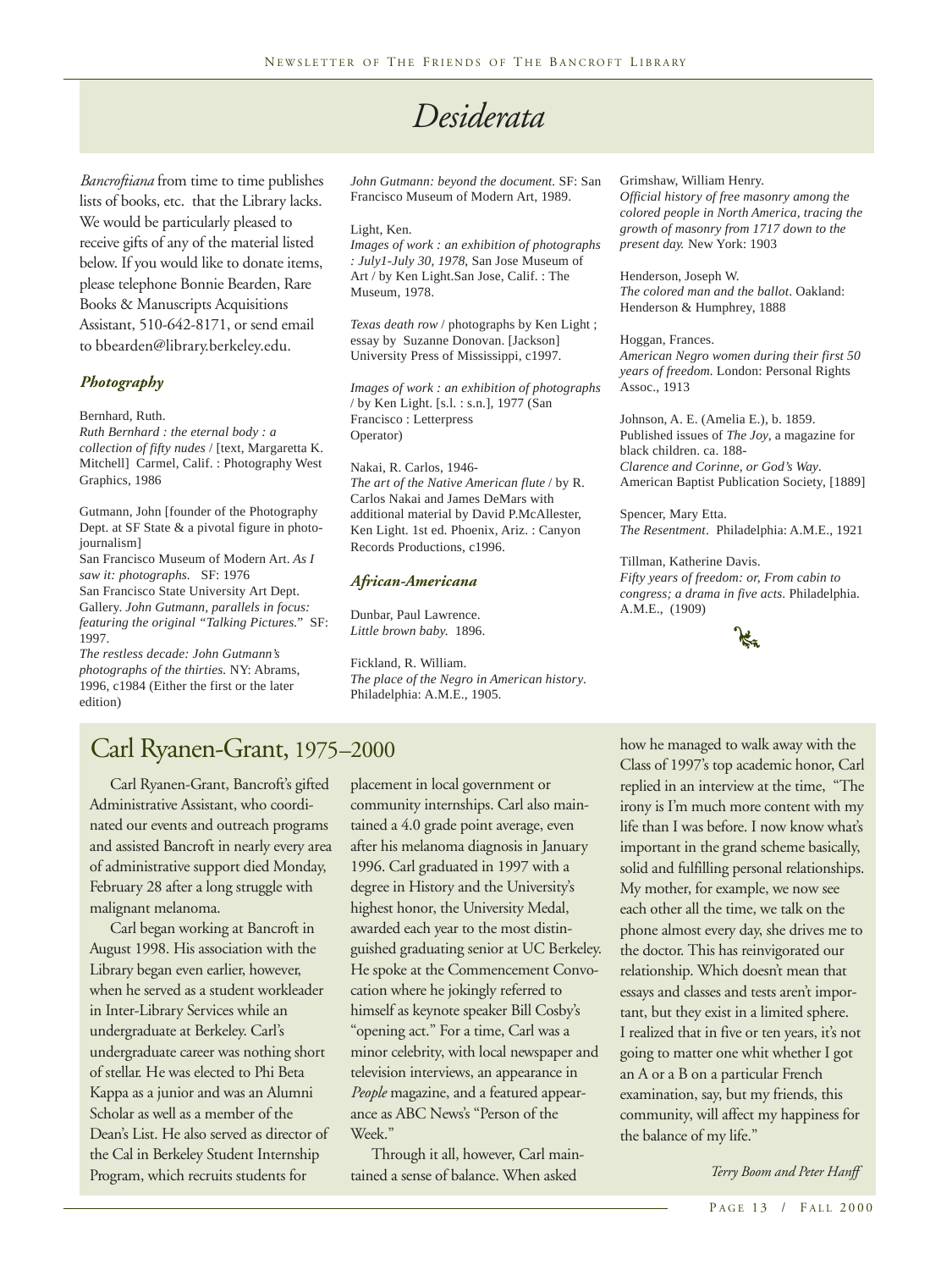### GIFTS TO THE BANCROFT LIBRARY *July 1, 1999 through June 30, 2000*

Mrs. Frank Adamson Bruce Africa M.D., Ph.D. Jerry K. Aikawa, M.D. Dr. Thomas H. G. Aitken Mr. Olugbenga O. Ajilore Mark & Michele Aldrich Professor Paul Alpers Mr. & Mrs. William H. Alsup Mr. Weston M. Alt Mr. Paul Althouse Mrs. Ludwig Altman H.B. & Jean T. Alvord Amoco Foundation AMPCO System Parking Mrs. Erna P. Anderberg Burton & Alice Anderson Mr. & Mrs. Carlo E. Anderson Ms. Charlotte Anderson Elaine & Ward Anderson Mrs. Ellis Anderson Kam K. Ang Heath Angelo, Jr. Ms. Dorothy Annesser<br>Anonymous Anonymous Frank F. & Clare M. Aplan Ms. Dahlia Armon Armstrong Foundation Mr. Anthony Arnold Mrs. Paul Arnot Mr. Alan Arredondo Mr. & Mrs. E. Allan Atmore Kelvin S. Auyoung, D.D.S. Mrs. Bertha I. Axtell Dr. Jacquelynn Baas Elizabeth A. Babcock Mr. Richard Bachenheimer Mr. John Back Mr. Larry Bacon Howard & Nancy Baetzhold Mr. Roe H. Baker Baker Street Foundation Mr. Frank A. Baldridge Kenneth Baldwin David Ballantine Mr. & Mrs. Paul Bancroft, III Mrs. Ruth Bancroft Bank of America Bankamerica Foundation Horace A. Barker Mr. Dwight H. Barnes Mr. William A. Barnett Miss Claire H. Barricks Gunther Barth Ms. Dana T. Bartholomew Mr. Jerry Bartholomew Gino Battagin, D.D.S. Ms. Patricia M. Bauer Mrs. Willa K. Baum J. Peter Baumgartner Ms. Marcelle M. Baxter Hon. & Mrs. Carlos Bea Bechtel Foundation Ms. Rose Marie Beebe Richard G. Beidleman Earl H. Beistline Ms. Jaynelle Bell Mr. Richard L. Belt Mrs. Ruth Bendor Carol A. Benet, Ph.D. Valerie Bengal, M.D. Mrs. Carol C. Bense Mr. Bruce G. Bentz Mr. & Mrs. Sanford L. Berger Mr. Lawrence I. Berkove<br>Mr. Paul Berkowitz Mr. Paul Berkowitz Mr. & Mrs. James R. Bernard Lorraine S. Berry Ross & Marilyn Bewley Mr. Richard C. Biagi Dorothy Biddick Mr. & Mrs. Perry B. Biestman Mrs. Maude Alexander Billy Ms. Diane Birchell Mr. Edwin H. Blackburn Jean Blacker Mr. John W. Blaisdell Ricki Blau Mr. & Mrs. E. Morse Blue Blue Shield of California Mr. & Mrs. Roger Boas

Boeing Company Ms. Mary Boewe Ms. Barbara L. Bohnett Joan E. Bohnett James M. Boismier Judith A. Bolon Mrs. Mabel Bolton Lynn A. Bonfield Gene & Patty Bonnstetter Jorgi Nicholau Boom Robert K. Booth Professor Stephen Booth Mr. Paul Borden Mr. & Mrs. Richard J. Borg Salvatore Bossio Barbara Boucke<br>Karen Glasoe Bowden Karen Glasoe Bowden Chancellor Albert H. Bowker Mr. George M. Bowles Mr. & Mrs. Philip E. Bowles Mr. & Mis. 1 Hip E. 1<br>Mr. W. Harland Boyd Mrs. Katherine C. Bradley Mrs. Corinne M. Bradt Mrs. Laura M. Brady Professor Raymond L. Braham Mr. & Mrs. Alexander L. Brainerd Mr. John M. Bransten Mr. Robert Bransten Ms. Sue V. Bransten Beau & Helen Breck Steven R. Brenton Mr. Bill Brewer Professor Helene M. Brewer Mr. Robert Bridges Professor Richard Bridgman Mr. & Mrs. Kenneth Briney Mr. John Briscoe Mrs. Nancy F. Brito Mr. & Mrs. Charles W. Brockhoff Ms. Elisabeth S. Brower Robert W. Brower Bernice Layne Brown Eugenia Wilbur Brown '32 William E. Brown, Jr. Professor & Mrs. Gene A. Brucker Ms. Ava Jean Brumbaum Carol Brummerstedt Henry Bruyn, M.D. Dr. & Mrs. Richard Bryan Mr. Richard Bucci Mrs. Sherwood D. Burgess Miss Jacqueline Burke Dr. & Mrs. Sandor Burstein Mr. Colin I. Busby Mr. William P. Butler Ms. Grace Buzaljko Christine Swent Byrd Helen Kennedy Cahill Mr. Clayton D. Calender Mr. Robert L. Callahan Robert Callwell Mr. & Mrs. Donald B. Campbell Ms. Joyce Campbell Mr. Kimo Campbell Mr. & Mrs. Grant W. Canfield Mr. Albert B. Capron Mr. Herbert E. Carlson Mr. Clayton C. Carmichael Phyllis B. Carmichael Mr. Paul J. Carrigan, Jr. Mr. Charles D. Carroll Mae R. & Robert C. Carter Dr. Robert R. Celli Mary Dill Chamberlain Mrs. Evelyn Hemmings Chambers Edward Y. Chan, M.D. Dr. & Mrs. Theodore Chase, Jr. Miss Nonna E. Cheatham Mrs. Earl F. Cheit Alice Chetkovich Chevron Corporation Frank & Mary Anne Chew Alfred W. Childs Mr. Robert A. Chlebowski Dr. Barbara J. Cicardo Citicorp Mr. Fred Clagett Claremont Book Club Mr. Neil P. Clark

UC Berkeley Class of 1938 Beverly & Clarence Cleary Prof. & Mrs. William A. Clemens Mr. Peter A. Clepper Cleveland Cliffs Foundation Edna Cochran Mrs. William C. Coffill Mr. & Mrs. Bruce J. Cogan Miss Natalie Cohen Jerry C. & Geraldine K. Cole Mr. Gifford Combs Community Foundation for Monterey County Mr. & Mrs. Harry Conger Harold C. Conklin Shirley B. Conner Mr. Robert E. Connick Dr. Jane E. Connolly Carol K. Conrad Ms. Nancy Cook Ms. Anne D. Cooper Judge & Mrs. John S. Cooper Mrs. Phoebe Moss Copeland Mr. Robert Paul Corbett Douglas R. Cordray Ms. Marilyn B. Couch Dr. Constance J. Covington- Dallmann Mr. & Mrs. James M. Cox Professor Jerry R. Craddock Mrs. Elizabeth Crahan Dr. & Mrs. John C. Craig Kathleen Craig & Moshe Dinar Dr. Theodore Craig Mr. T. Dudley Cramer William M. Cranford Senator Alan Cranston Mrs. George H. Crist Dr. Hugh T. Croley Betty Croly Dr. Lawrence Crooks Mr. Randolph Crossley David B. Crouch Mr. Charles Crow Mr. & Mrs. Gerald F. Crump Mr. Sherwood Cummings Ms. Joyce Cunningham Mr. & Mrs. David Curtiss Mrs. Robert K. Cutter Mrs. Henry Daggett Michael & Linda Dalton Mr. Le Huu Dan Ms. Dorothy Danielson Ms. Heather C. Daroczi Helen F. Davis Ms. Kathleen E. Davis<br>Mr. Richard M. Davis Mr. Richard M. Davis Ms. Carmen J. Davis-Reid Mr. Carlton W. Dawson Mr. & Mrs. John T. Dawson Dario De Benedictis Ms. Toni de Reynier-Fauver Mrs. Walter E. Dean, II Thomas B. Debley Andrea Seltzer Decker & Robert W. Decker, M.D. Mr. & Mrs. Bruce E. Del Mar Mr. & Mis. Bluee E.<br>Mr. Vernon DeMars Mr. Mike Destabelle & Ms. Jennifer L. Steele Mrs. Jean Woodford Dever Mr. & Mrs. Ronald Dickenson Brigitte Dickinson Mr. Robert M. Dickover Mr. Stanley Dickover, Jr. Mr. Duayne J. Dillon Mrs. Robert J. Dinsmore Dr. Martha Williamson Dixon Mrs. Albert Doerr Mr. Edward F. Dolder Nathan & Eva Douthit Dow Chemical, USA Mr. & Mrs. Edgar L. Dow, III Ms. Sheila T. Dowd Mrs. J. Ward Downey Marie Snow Doyle Mrs. Morris M. Doyle Mr. Stephen Drew Mr. Herbert W. Drummond, Jr. Professor Mary Kay Duggan

Faith & Frederick K. Duhring Jennie Dusheck Alvin Duskin Mrs. Zella Yelland Dutra Ms. Ruth A. Dye Lowell S. Dygert Mr. David M. Eakin Ms. Sandra Eakins Mr. Ferol Egan Ms. Carla Ehat Mrs. Lenora Borchardt Eichenberger Ms. Ruth Levi Eis Mr. Sanford S. Elberg Ms. Ann Eliaser Mr. Jonathan Elkus Mr. & Mrs. Warren M. Emlen Mr. Joseph H. Engbeck, Jr. William E. Engel Dr. Iris H.W. Engstrand Michelle J. Enmark Mr. Richard E. Erickson Mr. & Mrs. William W. Escherich Mrs. Elizabeth Euphrat Dr. Evan C. Evans, III Mrs. Marian M. Everett Exxon Education Foundation Ms. Lili Fabilli Ms. Mary Fabilli FABS Elsie R. Falconer Morley S. Farquar Mr. Glenn J. Farris Professor & Mrs. Charles B. Faulhaber Mrs. Sara-Louise Heilbron Faustmann Rev. & Mrs. William M. Fay Mrs. Joseph M. Fee Lucy Rau Ferguson, Ph.D. Ms. Gail L. Ferris Mr. John M. Fickewirth John & Carol Field Emily Huggins Fine Rita Fink Mr. James N. Fisher Mrs. Vivian C. Fisher Dr. Shelley Fisher Fishkin Prof. & Mrs. Ned A. Flanders Ann & David Flinn Fluor Foundation Prof. & Mrs. Donald L. Foley Barry L. & Victoria F. Fong Mr. & Mrs. Robert Force Cornelia Foster George & Mary Foster Dr. & Mrs. Jacob J. Foster Mr. Elvin L. Fowler Miss Margaret A. Fraher Nancy Frank Mr. Richard L. Frank Ms. Marsha A. Franklin Robin G. & Peter B. Frazier Freddie Mac Foundation Mrs. Betty Freeman Mr. Rudolph Fregoso Mrs. Elinor B. Freitag Mr. Daniel K. Freudenthal Hanna Fromm Charles P. Froom Mr. August Fruge Ms. Amelia Fry Prof. & Mrs. Douglas Fuerstenau Mr. David Funk Mrs. Virginia R. Furth Robert A. Galindo & Rita V. Galindo Mr. & Mrs. Sam S. Gallinger Mr. Sean Galvin Gap Foundation Ms. Donna M. Garaventa Theresa M. Garcia David P. & Sheila S. Gardner Mr. & Mrs. Edwin Lowell Garthwaite, Jr. Mrs. Robert W. Gash Mr. Milo S. Gates Mrs. Jean C. Gautschi Frances & Ted Geballe Ms. Gloria Y. Gee

Mr. Harry Gee The Estate of Mrs. Mabel Gee Mr. Walter E. Geiger Armand P. Gelpi General Mills Foundation Mr. John Gensberg Ms. Marcella Genz Mr. & Mrs. James M. Gerstley **Getty Oil Company**<br>Ms. Barbara Gibson Ms. Barbara Gibson Mr. Dale Gieringer S. G. Gilbert Mr. Lawrence Jon Giles Ms. Mary E. Giles Ms. Christina M. Gillis Elizabeth Griffin Girgich Professor John B. Gleason Mr. Carl A. Glorud Harry R. Goff Dorothy Goldberg Ms. Gloria Goldblatt Mr. & Mrs. Stephen L. Golder Lisa & Douglas Goldman Fund Dr. Lucille M. Golson Dr. & Mrs. Orville J. Golub Mrs. Valerie M. Gomez Dr. Ana M. Gomez-Bravo Mr. & Mrs. John L. Gonzales Mrs. Lois Lovett Goodall Erica T. Goode, M.D. Mr. & Mrs. Vernon L. Goodin Evelyn Bingham Goodman Dr. Gilbert S. Gordan Mr. William C. Gordon Vida Gosheff Mr. Walter P. Gray, III Mr. & Mrs. William G. Green Gery C. Grey Andrew Griffin Dr. Michael D. Griffith Mr. Vernon Q. Gross Professors Emeriti Gregory & Joan Grossman The Grolier Club Ms. Annabella Gualdoni Mr. Jay N. Guerber Mr. James M. Guernsey Mr. & Mrs. Rodney Guilfoil Robert Gumbiner, M.D. Mrs. Jean F. Guyer Mr. Robert D. Haas Mrs. Walter J. Haas Mr. & Mrs. Timothy J. Hachman Lawrence Haeg Professor & Mrs. Roger Hahn Ms. Mary Ellen J. Haight Mr. James M. Hall Mr. & Mrs. Richard E. Hall Dr. Wallace B. Hall Mr. Randall E. Ham Mrs. Noble Hamilton Mr. & Mrs. Charles A. Hammond Frances A. Hammond Mr. Gary N. Handler Mr. Peter E. Hanff Harry J. Hanham Mrs. Warren L. Hanna Ms. Bonnie S. Hardwick Quentin R. Hardy Prof. Emeritus Robert D. Harlan Mrs. Mercedes L. Haroldson Susan K. Harris Alfred C. Harrison, Jr. Mr. Michael Harrison<br>Mr. Peter D. Harr Mr. Peter D. Hart Mrs. Robert N. Hart Mr. Thomas E. Haven Mrs. Edna Haynes Ms. Adele M. Hayutin Professor Daniel Heartz Mr. Michael D. Heaston Mr. Warren Heckrotte Tamra C. Hege Mr. & Mrs. Richard G. Heggie Mr. Clifford V. Heimbucher<br>Mr. E. Dixon Heise Mr. E. Dixon Heise Ms. Joan Helbling Mr. Harvey Zane Helfand Mr. Kenneth G. Hellyar Betty & Carl Helmholz

Mrs. Wellington Henderson Mr. John F. Henning Henri & Tomoye Takahashi Mr. & Mrs. David Heron Gale & Marion Herrick Mr. & Mrs. Martin Herrmann Dr. & Mrs. Kenneth Heuler Hewlett-Packard Company Mr. Lynn A. Hildeman Mr. & Mrs. Kenneth E. Hill Ms. Marianne Hinckle Dr. & Mrs. Harry William Hind Hind Healthcare, Inc. Charles M. Hobson, III Mrs. William H. Holabird Mr. Hal Holbrook Ms. Andrea L. Holland J. S. Holliday Mr. Richard W. Holmes Richard H. & Constance M. Holton Homestake Mining Company Professor Ernest B. Hook Ms. Inge S. Horton Mr. & Mrs. James M. Hotchkiss, Jr. George J. Houle Anne Howard Frank E. Howard Patricia Howard Ms. Paula E. Howe Mr. George L. Howell Mr. Martin Huff Wade Hughan Justine Hume Daniel M. & Fay V. Hungerford Ms. Jean M. Hyde Nancy Ianni IBM Corporation Ruth H. Ikeda Mr. & Mrs. William J. Iracki Mr. William Issel Mr. Satoshi Ito Ira S. Jacknis Prof. Emeritus Louis Jacobson Dr. Marcia Jacobson Ms. Meri Jaye Jean A. MacAllum Trust Edith A. Jenkins Joan A. Jenkins Mr. George F. Jewett Jewish Community Endowment Fund Mr. & Mrs. Christopher A. Johnson Dr. & Mrs. Huntley Johnson Katharine H. Johnson Thomas W. & Marily F. Johnson Miss Mary Ann Johnson Mr. Thomas E. Johnson Mr. & Mrs. G. Frank Joklik Arvilla T. Jones Lt. Col. James H. Jones Mary-Ellen Jones Mr. & Mrs. Jay Jordan Ms. Karen T. Kahler Dr. & Mrs. William F. Kaiser Justice Robert F. Kane Mr. Mark D. Kaplanoff Mr. Kenneth Karmiole Ms. Myra L. Karstadt Gary & Ilene Katz Mr. & Mrs. John Kautz Russell T. Kawahata Mr. Fred Kearney Mr. Kenneth E. Keller Dr. Ralph H. Kellogg Dennis & Hene Kelly Dr. & Mrs. Charles C. Kelsey Dr. Dawn Keremitsis Dr. & Mrs. Clark Kerr Mr. Howard Kerr Esther & Harlan Kessel Mr. & Mrs. John Kessler Ms. Clara S. Kidwell<br>Larry D. Kier Larry D. Kier Dr. Clarissa T. Kimber Clyde R. King John K. King Mr. Robert R. Kinkead, Jr. Noel & Sandra Kirshenbaum Dr. Michael J. Kiskis Philip M. Klauber Ms. Elsa C. Kleinman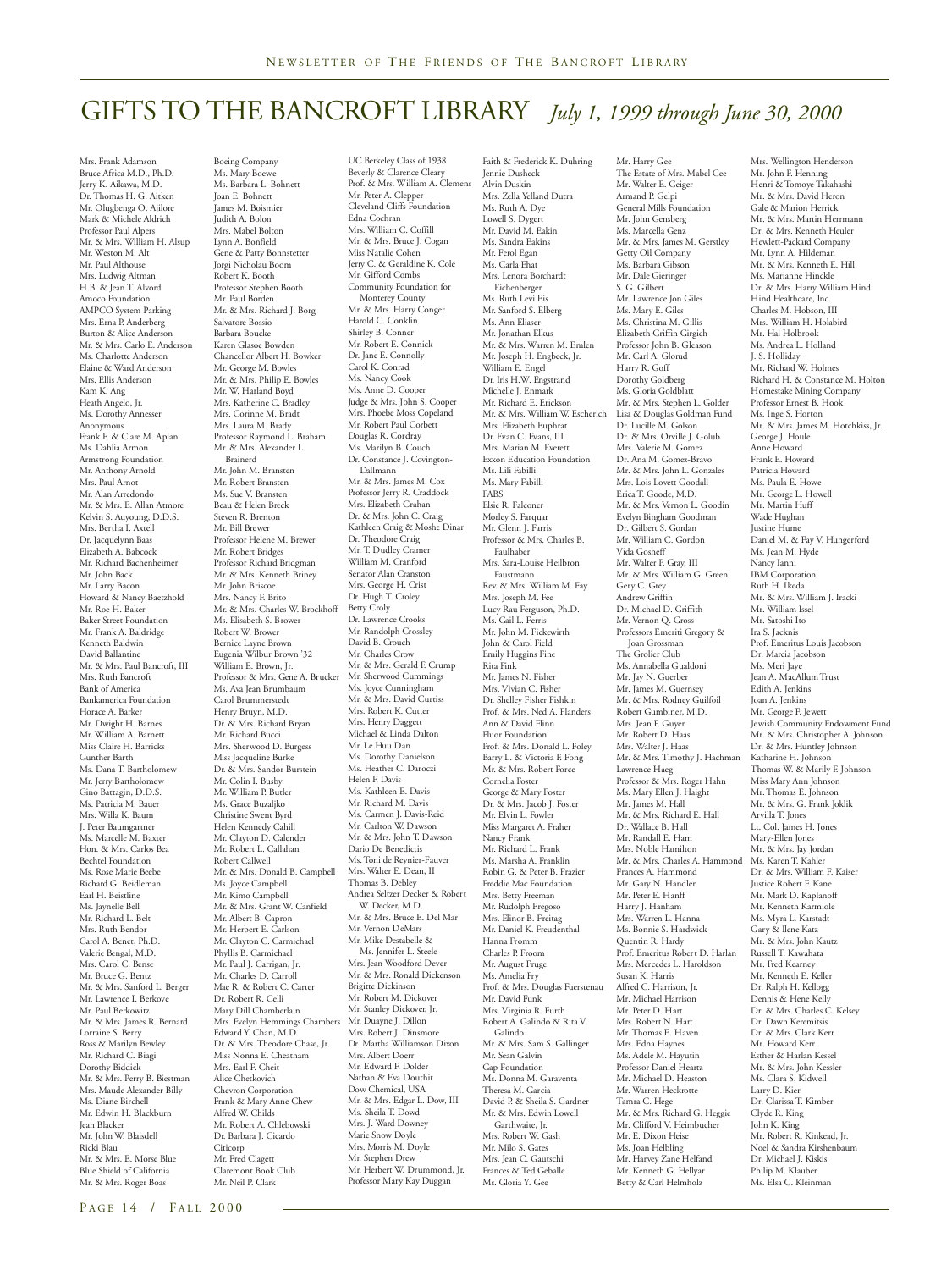Mr. William Matson Roth

Hon. William H. Orrick

Mr. & Mrs. Paul Kleven Mr. John T. Knox Gerald V. & Rosette Koch Peter Koch Mr. Lawrence Kocher Professor Daniel Edward Koshland, Jr. Professor Adrian A. Kragen Mr. & Mrs. Lawrence Kramer Mr. & Mrs. Horst Kruse Mr. Gary Kurutz Mr. Steven L. Kusnitz Professor George W. Kyte Dr. & Mrs. Watson M. Laetsch Hon. & Mrs. Samuel L. Laidig Laird Norton Family Fund Professor Gyongy Laky Dr. & Mrs. Baldwin G. Lamson Donald Landauer Mr. Jervis Langdon, Jr. gift limited to Mark Twain Project<br>Mr. Ed Lantz Mr. Ed Lantz Mr. Rudolph M. Lapp Marjorie Larney (Acacia Books) Roger & Frances Larson Helen Lasota Lawrence Berkeley Laboratory Mrs. E. O. Lawrence Mr. Sidney S. Lawrence, III Mrs. Margaret P. Laws Helena Steilberg Lawton (Mrs. Edward Lawton) Mr. & Mrs. Lewis Lawyer Mr. John Leahy Leakey Foundation Benny J. Lee Corliss Lee Mr. & Mrs. Mark Leeper Mr. Ned A. Leiba Ann L. Leith Dr. Oscar Lemer Ms. Norma L. Lemmon Edwin H. Lennette M.D., Ph.D. Professor Hendrik W. Lenstra Jess K. Leo Professor Raymond Lifchez & Judith Lee Stronach Ms. Pamela A. Lim-McAlister Mr. & Mrs. John P. Lindley Mrs. Roxanne Lindsay Mr. & Mrs. Allan N. Littman Professor Leon F. Litwack Mr. John S. Livermore Mr. Norman B. Livermore, Jr. Connie & Robert Loarie Ms. Margaret M. Lobnitz Mr. Albert Locher-Bartschi Rita M. Locke Carlos U. Lopez, Ph.D. Mrs. Marjorie Peet Love Remington Low Mrs. Lolita L. Lowry Lucent Technologies C. G. Lumbard Dr. Harry W. Lutrin Mr. & Mrs. Eugene V. Luttrell Dr. John T. Lyman Mr. Theodore B. Lyman Marshall Steel, Sr. Foundation Mrs. Judith V.E. Machen Mr. Ian Mackinlay Mr. Bruce Maclin Mr. Tim Madsen Dr. Russell M. Magnaghi Al Maher Mr. Jerry R. Maioli George Mallman Dr. Joseph L. Malone Mandel & Manpearl, Lawyers Mila Plecity Mangold Mr. Michael Maniccia Mr. James F. Manning Marin Community Foundation Mark Twain Foundation Thomas D. & Elaine Oertel Marks Craig Marshall Larry Marshburne Mr. Charles Hamilton Marston Mr. & Mrs. Mauro E. Martignoni Richard & Stephanie Martin Mrs. Doris Cuneo Maslach Professor Mary Ann Mason Dr. W. Michael Mathes

Beverly Wagler Matson

Mr. & Mrs. W.V. Graham Matthews Mr. Gregory Matza Mr. & Mrs. Joseph H. Maulhardt Sean E. & Sabine McCarthy Mr. & Mrs. Michael McCloskey Mr. Joseph McCullough Professor & Mrs. Joseph R. McElrath Mr. Brian D. McGinty McGraw-Hill Foundation, Inc. Arlene Allsopp McKinney Mr. Glen McLaughlin Sylvia C. McLaughlin Dr. Nayan McNeill Professor & Mrs. Hugh D. McNiven Mr. James B. McSwain Mr. Ronald R. Melen Dr. Knox Mellon Mr. Nicholas Melnik Mr. Alan R. Mendelsohn Mr. Gary L. Menges Mr. Nick Menzies Mr. Thomas M. Menzies Mr. Theodore Meriam Merrill Lynch & Company Foundation Dr. Thomas & Dr. Barbara Metcalf Metropolitan Water District of California Sharon R. Meyer Michael Ginsberg Books Michael J. Connell Foundation Roberta & Spencer Michels Professor Robert L. Middlekauff Gladys M. Miller Dr. Robert Ryal Miller Mr. & Mrs. Walter Miller John K. Milonas Ms. Annie Mitchell Ms. Margaretta K. Mitchell Captain R. E. Mitchell, MC USN (Ret) Mr. C. Ken Miura F. Van Dorn & Carolyn U. Moller Mrs. Barbara J. Monie George & Nancy Montgomery Judith & Bruce Moorad Mr. Rayburn S. Moore Moran Travel Mrs. Adrienne E. Morgan Frank & Gabrielle Morris Mr. Gary Morrison Mr. Ronald D. Morrison Ms. Sheila M. Mullen Tim & Nancy Muller Karl Frederick Munz Ms. Jane M. Murray Mr. Peter J. Musto Mr. & Mrs. Alan P. Nadritch Mr. Makoto Nagawara Ms. Keiko Nakagawa Harriet & Ed Nathan Irene Simpson Neasham Mr. J.B. Neilands Miss Sara E. Nelsen Mr. Alan H. Nelson Ms. Leta H. Nelson Kathryn M. Neri G. Yvonne Neuman Mr. Morton Newman & Ms. Fay Blake Mr. Robert S. Newton Kirstin C. Nichols & Frederic H. Nichols Nickel Family LLC Mrs. Carolyn A. Nickerson Mr. Joseph P. Nicoletti Chip & Arlene Nielsen Dr. Karen M. Nissen Mr. Jeremy Norman Mr. Charles A. Norton Mr. & Mrs. Paul H. O'Drain Vandy & Terry O'Reilly Mr. Matthew W. O'Reilly Earl R. Oatman Dr. K. Patrick Ober Annegret & Dunbar Ogden<br>Mr. & Mrs. Robert Oliver Mr. & Mrs. Robert Oliver Rosalinda & John Oneto Mr. Peter K. Oppenheim Mrs. Pil L. Orbison Professor Robert Ornduff

Mr. John E. Osborne Mr. Richard C. Otter Mrs. George J. Otto (Marie Kendrick Otto) Mr. Wayne S. Ove Lois Over Mr. Robert Overbey Pacific Gas & Electric Company Mr. Paul Padgette Mr. Larry L. Page Mr. Donald G. Parachini Professor Roberta J. Park Professor Roderic B. Park Mr. Armando Parker Savas Patsalidis Mrs. Anita M. Peacemaker Kathleen Cifra Peck Mr. Robert M. Peckham, Jr. Mr. Scott Pector Lt. General Ernest D. Peixotto, USA (Ret) Peninsula Community Foundation Mr. & Mrs. Benjamin G. Peterson Mr. Richard H. Peterson Mr. & Mrs. Rudolph A. Peterson Mr. David Wingfield Pettus Pfizer, Inc. Philanthropic Ventures Foundation Barbara S. Phillips Professor Rulan Chao Pian Mrs. Mary P. Pierce Miss Mary E. Pike Pohaku Fund Mr. Robert Poole Professor Egor P. Popov Harry G. Populis Mary L. Porter Mr. John R. Post Mr. Rollin K. Post Mr. & Mrs. Robert Prindle Diana & Jim Prola Mrs. Anne Protopopoff Professor David H. Pyle & Mrs. Connie J. Pyle Ms. Nancy Quam-Wickham Steven Raike Mrs. Leslie Brock Rall Annette W. Ramaley Nancy Hemmings Rampani Gale B. Randall Harold Randall Randall House Rare Books Wally & Gayle Ransom Mr. William D. Rauch Rubye C. Reade Katherine A. Reagan '89 Barbara & Jack Reding Mr. Bruce Redwine Mr. William S. Reese The Estate of Elizabeth Reid Sondra G. Reid Mr. W. R. Reidelberger Dr. Tom Reilly Mr. Richard W. Reinhardt Ms. Elinor Reiss Professor Walter E. Rex Nancy & James M. Rez Judge & Mrs. Richard W. Rhodes Prof. & Mrs. Nicholas V. Riasanovsky Richard & Rhoda Goldman Fund Hans J. & Maralyn D. Riedel Ms. Suzanne B. Riess Mrs. Barbara Hussey Riggins Mr. & Mrs. Jack Ritter Mr. David J. Rivera Ann & Richard Roberts Deane & Peggy Robertson D.R. & Dulcie Robinson Ms. Judith Robinson Mr. Wayne Roderick Mr. Thomas W. Rogers William Rogers Mr. Gerald J. Romani, Jr. E. Kash Rose Mr. & Mrs. Paul Rosen Mr. Dan Y. Rosenberg Mr. & Mrs. Joseph Rosenblatt Professor Thomas G. Rosenmeyer Mr. Bernard M. Rosenthal Mr. Joseph A. Rosenthal Mr. Malcolm C. Ross Marion Ross Jock & Barbara Rosston

Mrs. Elaine L. Routbort Kirk O. Rowlands Mr. Robert Royston Mrs. Leonard W. Rurup Professor Thomas D. Russell Mr. Eric Rutledge & Mrs. Chieko Mochizuki Mr. Edward Sabini Sakrison Communications Mrs. Leon E. Salanave The San Francisco Foundation Mr. Kenneth M. Sanderson Mr. & Mrs. Donald A. Sandstrom Mr. Charles W. Savage, III Tetsubumi K. Sayama Mr. George Saywell Mrs. Virginia C. Scardigli Loraine Borba Scatena Dr. Martha E. Schaffer Ms. Carol Cochran Schaffner Hope & Harvey Schechter Prof. & Mrs. Harry N. Scheiber Mark A. Schena Caroline & Stuart Schimmel Mr. Frank J. Schlessinger Ms. Barbara Schmidt Mrs. Ruth P. Schorer-Loran Dr. John W. Schulz Mr. James Herbert Schwabacher, Jr. Mr. & Mrs. Randall F. Schwabacher Harvey Schwartz Mr. & Mrs. Stanley Scott Dr. & Mrs. Glenn T. Seaborg Mr. John Eric Sealander Kay Sekimachi & Bob Stocksdale Rabbi Max Selinger Ms. Jettie Pierce Selvig Mr. David F. Selvin Professor Peter Selz Serendipity Books Dr. Andrew M. Sessler Mr. William A. Shack Muir S. Shank Benjamin & Susan Shapell Foundation Mr. Bernard Shapiro Carol Booth Sharon Jeanne C. Shaw Linda L. Shaw Mr. & Mrs. Thomas B. Shaw Emmet F.X. Sheehan Mr. Robert Shoemaker John J. Shook Professor & Mrs. Howard A. Shugart Mr. & Mrs. John Robert Shuman Mr. & Mrs. Richard Siegel The Sierra Club Mae K. Silver Mr. Ernest J. Silveria Mr. & Mrs. Carl Simmons Barbara Sims Bob & Wanda Singleton Mr. & Mrs. Michael J. Skinner Mr. & Mrs. Elie C. Skofis Mr. David E.E. Sloane Mr. & Mrs. Robert Slotta Mrs. Camilla Smith Mrs. Charles E. Smith Geoffrey S. Smith Meredith Bolton Smith & Paul B. Smith Susan Leslie Smith Professor Thomas C. Smith, Emeritus Mr. James B. Snyder William E. & Margaret M. Snyder Mr. & Mrs. D. C. Sonnichsen Mr. Manuel C. Sotomayor John Sparrow Mr. & Mrs. Peter C. Speers William & Anne Spencer Marseille Spetz Mr. Ronald M. Spielman Mr. James M. Spitze John & Marjorie Sproul St. Paul's Camp<br>Ms. Mary Staats Ms. Mary Staats Dr. W. K. Stadler Mr. Verne A. Stadtman Mr. & Mrs. Randolph Starn Starr Foundation

Mr. & Mrs. Jack Steadman Mr. James G. Stearns Laurie Stearns Mr. & Mrs. Dwight C. Steele Mrs. Laurence C. Stein Mr. Jeffrey Steinbrink Mr. George E. Steinmetz Mr. Philip Stephan Mrs. Carl W. Stern Mr. Jan Stevens Stephen Stewart Mr. Bob Stocksdale Ms. Carolyn Stone Mrs. Jean (Irving) Stone Mr. William Thomas Stone Mr. William Thomas Col. William F. Strobridge Ms. Virginia L. Struhsaker Jeanette H. Summers & Earl E. Summers Sun Microsystems John A. Sweat Eleanor H. Swent Mrs. Howard R. Swig Frances M. Sykes Professor & Mrs. Edward S. Sylvester Mr. David M. Szewczyk Mr. G. T. Tanselle Mr. J. Curtiss Taylor Judith M. Taylor, M.D. Mrs. Thomas C. Taylor Mr. Jack K. Telian Professor Elaine C. Tennant Tenneco Mr. Harry A. Tennyson, Jr. David Terreo Foundation Mr. Anson Blake Thacher The Harold & Mimi Steinberg Charitable Trust The Mark Twain Forum Mr. & Mrs. Richard Thieriot Jeffrey & Evelyne Thomas Susan D. Thomas Mr. & Mrs. Jack Thompson Katharine Wallace Thompson Mr. Kenneth A. Thompson Ms. Twyla Thompson Ronald V. Thunen, Jr. Gladys Tilden Times Mirror Corporation TM Tobin Yasuhiro Tomooka Ms. Betty Tomson Mr. J. Albert Torribio, Sr. Vee Tostado Prof. & Mrs. Charles H. Townes Mrs. Forrest E. Tregea Mr. John J. Trelawney Debra J. Tripp Ms. Mary Trotter Dr. Constantine Tsonopoulos Mr. Edward L. Tucker Bari Turner Judge & Mrs. Richard E. Tuttle Charlotte A. Tyler Mrs. Frances E. Tywoniak U.S. District Court for the Northern District of the California Historical Society UC Berkeley Library School Alumni Club Prof. Emerita Joan Connelly Ullman, Ph.D. Mr. William W. Underhill Unilever United Nonprofit Operations United States Trust UNOVA Foundation Doris Machado Van Scoy Varian Associates Major & Mrs. Carlos Vasquez Mr. Patrick J. Vaz Mr. Richard A. Vignolo Mr. Alfonso Vijil Mr. A. W. B. Vincent Mr. Stephen Vincent Mrs. Lucille S. Vinsant Professor Francis Violich Mr. Paul A. Violich Mr. George L. Waddell Mr. Jerome R. Waldie Mrs. Robert Wales Mr. Craig D. Walker Mr. Stephen A. Walker

Mr. David S. Walls Mike & Nancy Walsh Dr. Patricia A. Warren Sheridan & Betsey Warrick Dr. Donald Warrin Ms. Jeanne H. Watson Phyllis C. Wattis Dr. Malcolm S.M. Watts Professor M. Frances Van Loo & Mr. Robert Wazeka Mrs. Donna Jean Webb Mr. & Mrs. Edgar L. Weber Dr. & Mrs. Marvin S. Weinreb Herta Weinstein Marilyn & Raymond Weisberg Professor Kenneth D. Weisinger Wells Fargo Bank Mr. Jerry Wentling Ms. Emmy E. Werner-Jacobsen Judith R. Wessing Ms. Ann West Clayton E. Wheeler, Ir. Professor John R. Whinnery Mr. Richard W. White, Jr. Mrs. Francis J. Whitfield Ms. Dorothy Whitnah Mr. & Mrs. Richardson Wilbanks Frances G. Wilcox Mr. Ralph E. Wilcoxen Mrs. Mary Wildavsky Mr. Theodore H. Wildenradt Mr. James W. Wilder John Wiley & Sons, Inc. Mr. Robert Wilkins David 0. Willardson Mr. & Mrs. Witold T. Willer William & Flora Hewlett Foundation Kent & Catherine Williams Miss Marian J. Williams Stanford E. Williams Charlotte Willig Mr. Frederick C.J. Willsea Mr. John J. Winberry Mr. Marvin Shanken Professor Warren Winkelstein, Jr. Mr. Jack R. Winkler Mr. David S. Wirshup Douglas C. & Marjorie T. Witt Mr. Edward O. Wolcott Mr. Charles M. Wollenberg Fred Womble Mr. John B. Wood Mr. Thomas Edwin Woodhouse Gloria J. Woodside Christopher R. Woolf Barbara Workinger Mr. & Mrs. Charles C. Worth Tom & Amy Worth William P. Wreden, Jr. Mr. Daniel Wyatt Mr. Richard B. Yale Mr. William Nicolas Zavlaris Ms. Bernadine Zelenka Mr. Alvin Ziegler Peter & Midge Zischke Jim Zwick